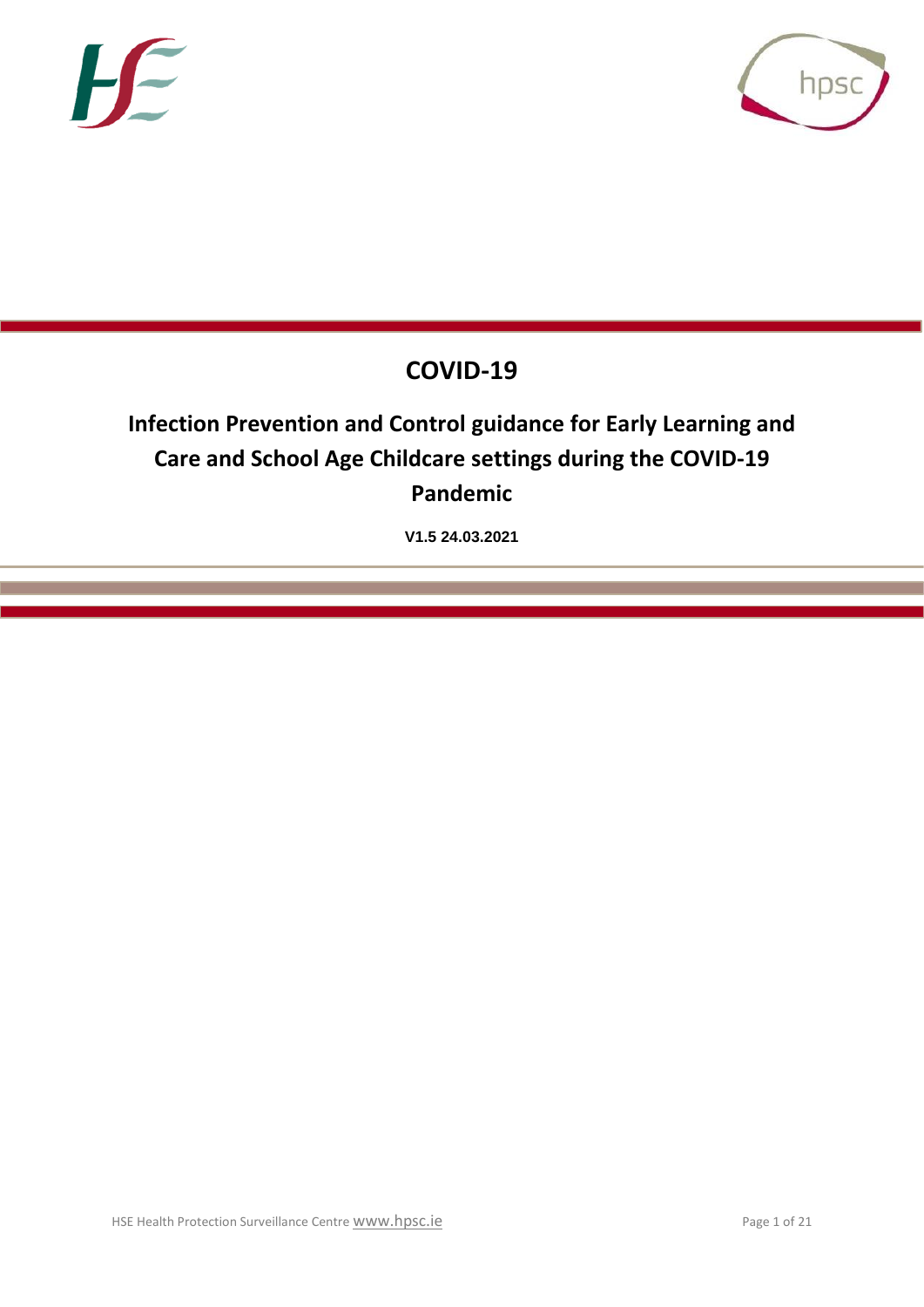| <b>Version</b> | Date       | <b>Changes from previous version</b>                                                                                                                                                                                                                                                                                                                                                                                                                                                                                                                                                                                                                                                                                                                                                                                                                                                                                                                                                                                                                                                                                                                                                                                                                                                                                                                                                                                                                                                                                                                                                                                                                                                                                                                                                                                                                                                                                                                                                                          |
|----------------|------------|---------------------------------------------------------------------------------------------------------------------------------------------------------------------------------------------------------------------------------------------------------------------------------------------------------------------------------------------------------------------------------------------------------------------------------------------------------------------------------------------------------------------------------------------------------------------------------------------------------------------------------------------------------------------------------------------------------------------------------------------------------------------------------------------------------------------------------------------------------------------------------------------------------------------------------------------------------------------------------------------------------------------------------------------------------------------------------------------------------------------------------------------------------------------------------------------------------------------------------------------------------------------------------------------------------------------------------------------------------------------------------------------------------------------------------------------------------------------------------------------------------------------------------------------------------------------------------------------------------------------------------------------------------------------------------------------------------------------------------------------------------------------------------------------------------------------------------------------------------------------------------------------------------------------------------------------------------------------------------------------------------------|
| 1.5            | 24.03.2021 | Updated section on spread of the virus<br>Updated section on samples and testing for the virus<br>Updated recommendation on the use of face covering by staff in early learning and care and<br>childcare settings<br>Reference to increasing ventilation indoors and in vehicles in so far as practical consistent with<br>comfort and security.                                                                                                                                                                                                                                                                                                                                                                                                                                                                                                                                                                                                                                                                                                                                                                                                                                                                                                                                                                                                                                                                                                                                                                                                                                                                                                                                                                                                                                                                                                                                                                                                                                                             |
| 1.4            | 04.03.2021 | Removal of appendix 1 and link to sample parental declaration form<br>https://www.hpsc.ie/a-<br>z/respiratory/coronavirus/novelcoronavirus/guidance/educationguidance/                                                                                                                                                                                                                                                                                                                                                                                                                                                                                                                                                                                                                                                                                                                                                                                                                                                                                                                                                                                                                                                                                                                                                                                                                                                                                                                                                                                                                                                                                                                                                                                                                                                                                                                                                                                                                                        |
| 1.3            | 26.02.2021 | Close contacts updated to advise restrict movement in line with current HPSC advice - link<br>provided                                                                                                                                                                                                                                                                                                                                                                                                                                                                                                                                                                                                                                                                                                                                                                                                                                                                                                                                                                                                                                                                                                                                                                                                                                                                                                                                                                                                                                                                                                                                                                                                                                                                                                                                                                                                                                                                                                        |
| 1.2            | 31.07.2020 | Introduction. Statement that medical practitioner/assurance is not required for return to<br>childcare and introduction of the concept of parental declaration<br>Information of COVID-19. Statement that routine testing of asymptomatic children and childcare<br>workers is not required and that when testing is required the standard testing pathway is<br>generally appropriate<br>How to help prevent spread of all respiratory viruses including COVI-19. Statement that on site<br>temperature checking is not recommended and advice to comply with Government advice<br>regarding travel.<br><b>Managing visitors.</b> New information on managing visitors<br>Limiting the extent to which groups of people mix with each other. Clarification on pod<br>structures and more flexibility in relation to examples of possible pod structures<br>Physical distancing measures. Statement to encourage outdoor activities<br>Transport to and from childcare. Details on transport arrangements<br>Hygiene measures and cleaning regimes. Clarification that cloth face coverings by childcare<br>workers it appropriate if it is not a barrier to care and reference to the option of a visor. Advice<br>against use of newer disinfection technologies.<br>Selection and management of toys. Guidance on kinetic sand and sand pits<br>Children with additional support or care needs. This is a new section<br>Parent and Toddler Groups. This is a new section<br>If a child or staff member is in the child care facility at the time that they feel unwell.<br>Clarification that a temperature of 38°C should not be discounted as teething, that a staff<br>member who has helped someone who is unwell does not need to go home, that the entire pod<br>does not need to go home, parental declaration on return to childcare and link to guidance on<br><b>First Aid</b><br>Advice on Cleaning. Additional details and a new table<br><b>Appendix 1.</b> Sample Parental Declaration Form |
| 1.1            | 24.06.2020 | Altered wording regarding contact tracing to reflect changes in National Contact tracing guidance<br>regarding suspected cases which is in line with actions for current phase of pandemic.                                                                                                                                                                                                                                                                                                                                                                                                                                                                                                                                                                                                                                                                                                                                                                                                                                                                                                                                                                                                                                                                                                                                                                                                                                                                                                                                                                                                                                                                                                                                                                                                                                                                                                                                                                                                                   |
| 1.0            | 27.05.2020 | Initial guidance                                                                                                                                                                                                                                                                                                                                                                                                                                                                                                                                                                                                                                                                                                                                                                                                                                                                                                                                                                                                                                                                                                                                                                                                                                                                                                                                                                                                                                                                                                                                                                                                                                                                                                                                                                                                                                                                                                                                                                                              |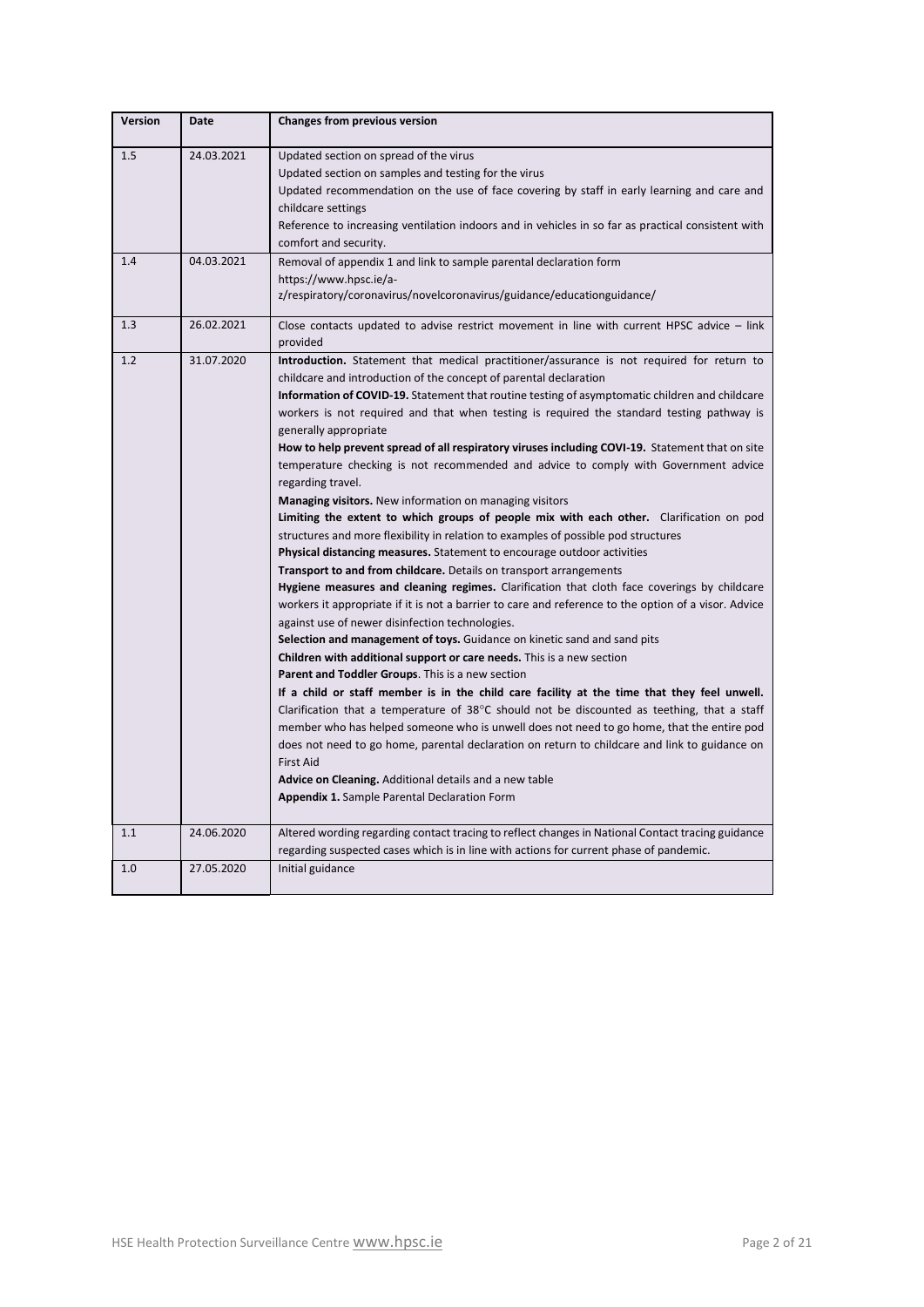#### **Introduction**

This document does not replace existing health and safety regulations or other legal obligations for early year's childcare providers. It is intended to supplement existing infection prevention and control guidance by providing information around specific concerns relating to COVID-19.

It is important for parents and for those who deliver childcare to accept that no interpersonal activity is without risk of transmission of infection at any time. Generally speaking the closer the physical contact, the more likely infection is to spread from one person to another. There are particular issues with small children because they tend put things in their mouths and naturally seek very close contact with caregivers and other children. Many childcare services have had experience of dealing with these challenges in the context of bacteria that cause diarrhoea such as Vero-Toxigenic *E. coli* (VTEC) or of flu-like illness in childcare services. The risk of spread of infection in childcare or other settings is related to the size of the groups of people that interact with each other. Generally speaking the larger the number of people in a group the more people are placed at risk of infection if infection is accidentally introduced. These issues are brought into sharper focus during a pandemic, but the principles are not different from those that apply to childcare at any time. Most parents understand that some level of risk of infection is unavoidable as a part of a normal childhood. However, parents are very different with respect to their tolerance of infection risk and ability to accept infection and the harm it causes. Therefore, it is important that parents have a clear understanding of the benefits and risks of childcare and that it is not possible to guarantee that infection can be prevented in any setting either in a childcare centre, school or in a home.

Requiring assurances/certification from medical practitioners prior to attendance at childcare or prior to return to childcare after an absence is not appropriate as it places an unnecessary demand on the healthcare system and there is no reason to expect it to increase the safety of childcare services. Any process of medical certification in this context will of necessity relate to the child's condition one or more days before attendance for childcare and the child's condition may have changed in the interim. In any case, there is no reason to believe that such a process could make any practical difference to the actual risk of COVID-19 infection for the child themselves, for other children attending childcare or for childcare workers beyond that which is achieved by parental judgment supported by vigilance on the part of sensible and experienced childcare workers. Parents of children who have medical conditions that require ongoing regular medical care will have an opportunity to discuss concerns they may have with the child's doctor during regular review visits. Parents must be trusted to incorporate that advice into their decisions regarding childcare so that it is not appropriate to require certification even in the case of such children. As below it may be helpful to ask parents to make a verbal or written declaration on returning to childcare to confirm that they have no reason to believe the child has infectious disease and have followed all medical and public health guidance they have received with respect to exclusion of the child from childcare services. A sample parental declaration form is available at the following link

[https://www.hpsc.ie/a-z/respiratory/coronavirus/novelcoronavirus/guidance/educationguidance/](https://scanner.topsec.com/?u=https%3A%2F%2Fwww.hpsc.ie%2Fa-z%2Frespiratory%2Fcoronavirus%2Fnovelcoronavirus%2Fguidance%2Feducationguidance%2F&t=a80320abf5fca90360a58f556f540fa1e8ae9f77&d=2104)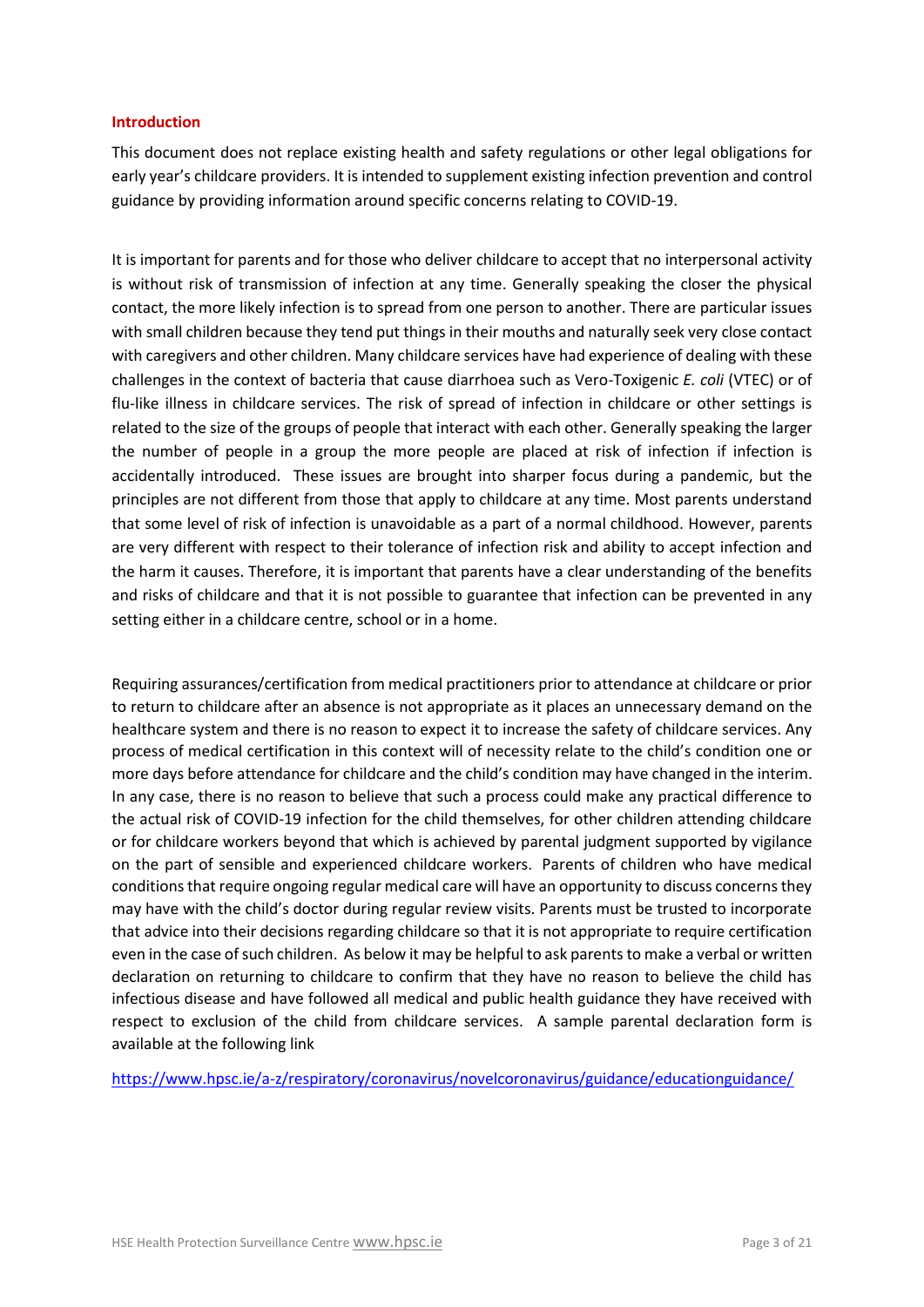Standard infection prevention and control procedures in childcare settings are always important but even more so in a pandemic situation. A heightened awareness by staff, parents and children (where age appropriate) is required so that they know how to protect each other and how to recognise and report symptoms of COVID-19 infection. One of the key challenges for all who care for children during this pandemic is to balance the need for a practical and sensible level of caution with the need to provide a nurturing and supportive environment for children. An atmosphere of fear and an overwhelming preoccupation with hygiene can be harmful to children without materially reducing the risk of infection beyond what can be achieved with a common sense approach. It is important to note that there is no infection prevention and control requirement to limit outdoor activities in the childcare centre and that trips to nearby parks and amenities can be managed with a low risk of infection if physical distance from other people is maintained.

This guidance will assist childcare settings in providing advice for staff on the following:

- the novel coronavirus that causes COVID-19 disease,
- how to help prevent spread of all respiratory infections including COVID-19,
- what to do if someone who is confirmed or suspected to have COVID-19 has been in a childcare setting,
- advice on how to clean /disinfect areas where there has been a case of COVID-19 in a childcare setting

# **Information on COVID-19**

COVID-19 is a new illness that can affect your lungs and airways. It is caused by a new coronavirus (SARS-CoV-2). This virus is changing over time. Since late last year a variant of the virus that is more infectious has spread very widely throughout Ireland. This new variant of the virus is now the most common variant of the virus in Ireland. The virus is spread mainly through tiny particles scattered from the nose and mouth of a person with infection. The particles can be scattered when the infected person coughs, sneezes, talks or laughs. To infect you, the virus has to get from an infected person's nose or mouth into your eyes, nose or mouth.

This can happen - *if:*

- You come into close contact with someone who is shedding the virus and who is coughing or sneezing and particles land directly in your eyes nose or mouth. This is called droplet spread.
- You touch with your hands surfaces or objects that someone who has the virus has coughed or sneezed on, and then you touch your mouth, nose or eyes without having washed your hands thoroughly. This is called contact spread.
- Very small particles (aerosols) containing the virus can stay in the air and be carried some distance through a room or building. Spread of the virus by aerosols has been a concern in certain healthcare settings from the start of the pandemic but has also become more of a concern in certain other circumstances as experience with the virus has grown and new variants have developed.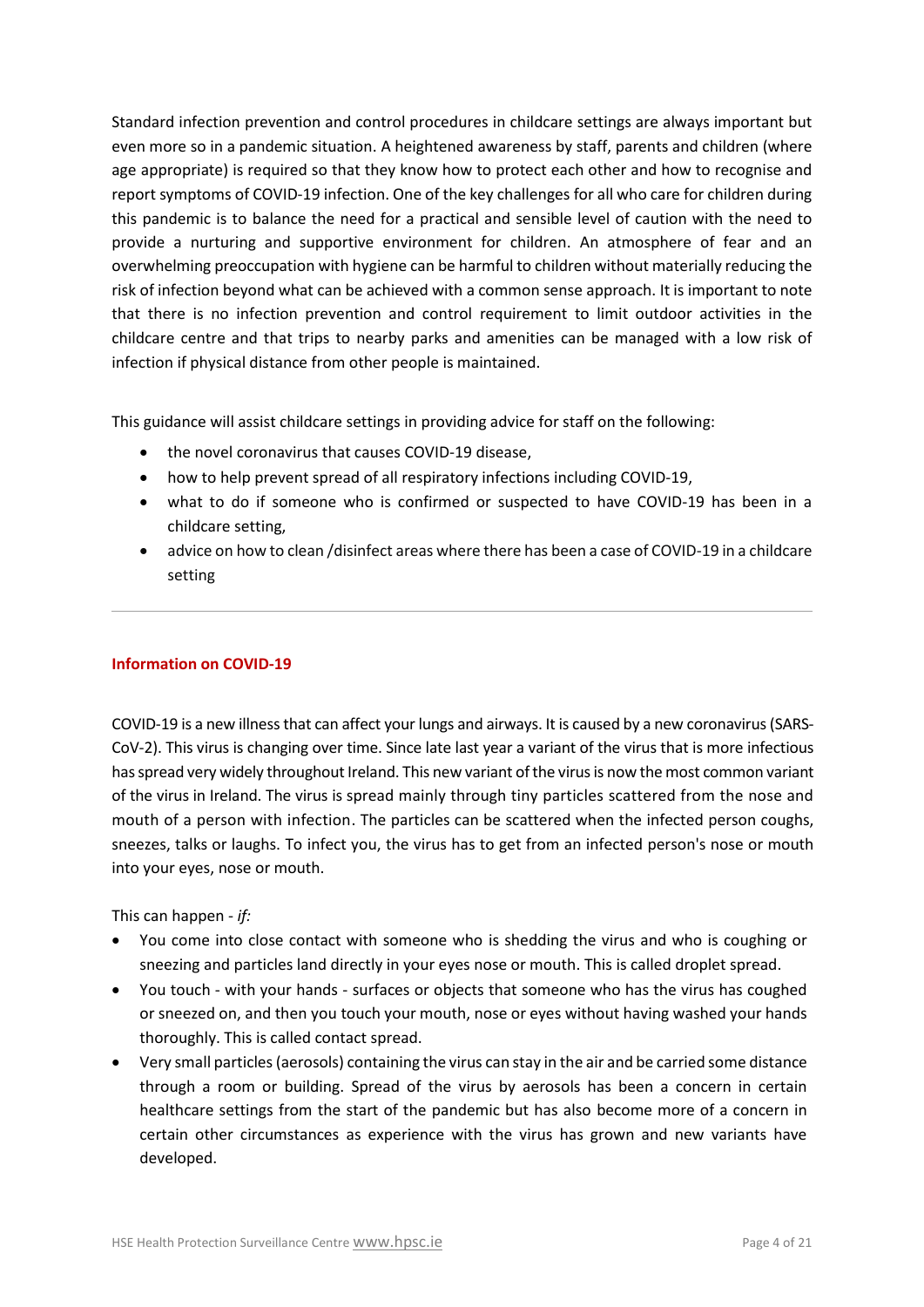As COVID-19 is a new illness, we are still learning about how easily the virus spreads from person to person and how to control it, so it is important to keep up to date and make sure you are using the most up to date guidance available. This information is available from the following links:

- [HSE-HPSC:](https://www.hpsc.ie/a-z/respiratory/coronavirus/novelcoronavirus/) https://www.hpsc.ie/a-z/respiratory/coronavirus/novelcoronavirus/
- [HSE Hub:](https://hse.drsteevenslibrary.ie/Covid19V2) https://www2.hse.ie/coronavirus/
- [Department of Health:](https://www.gov.ie/en/campaigns/c36c85-covid-19-coronavirus/) https://www.gov.ie/en/news/7e0924-latest-updates-on-covid-19 coronavirus/

COVID-19 can be a mild or severe illness. Severe illness is much more common in older people (especially older than 70) and in people with certain medical conditions that place them at increased risk of severe COVID-19. Severe illness is much less common in children and young adults in good health.

[Symptoms](https://www2.hse.ie/coronavirus/) of COVID-19 include fever (high temperature), new cough, shortness of breath, difficulty breathing and loss or change to your sense of taste or smell.

People with symptoms of infection are very important in spread of the disease. Symptomatic people appear to be most infectious for other people in the early days after symptoms begin. Infection can also spread from people in the day or two before they get symptoms and it can spread from some people who get an infection but have no symptoms or such mild symptoms that they take little notice of them (asymptomatic spread). People are no longer infectious for other people 10 days after they have developed symptoms except in certain circumstances for example some people in a hospital setting.

Testing for COVID-19 is based on taking a sample from the nose and or throat. A sample taken from the back of the nose and throat (a nasopharyngeal sample) was the main sample used early in the epidemic but there is a lot of experience now with samples taken from deep in the nose (deep nasal swab) but without going all the way back. Deep nasal swabs (also called mid-turbinate swabs) are much less uncomfortable for many children and adults and are almost as good a sample as the sample from the back of the nose and throat. Deep nasal swab should be used in children who are distressed or have been upset by a previous nasopharyngeal swab.

The sample is tested for virus genes in the laboratory. There are also tests for virus (antigen tests) that can be used outside of the laboratory. These tests are being evaluated and are used in some settings in Ireland but they are not widely used in Ireland at the moment.

Routine testing of children or childcare workers who have no symptoms of COVID-19 and have not been identified as COVID-19 contacts is not recommended. If a parent, guardian is concerned that they or a child may have symptoms of COVID-19 they should self-isolate /isolate the child and telephone their doctor for advice. Public health guidance on testing is updated regularly. If they need a test their doctor will arrange testing for them through the usual pathway unless there is a specific clinical reason for prioritised testing.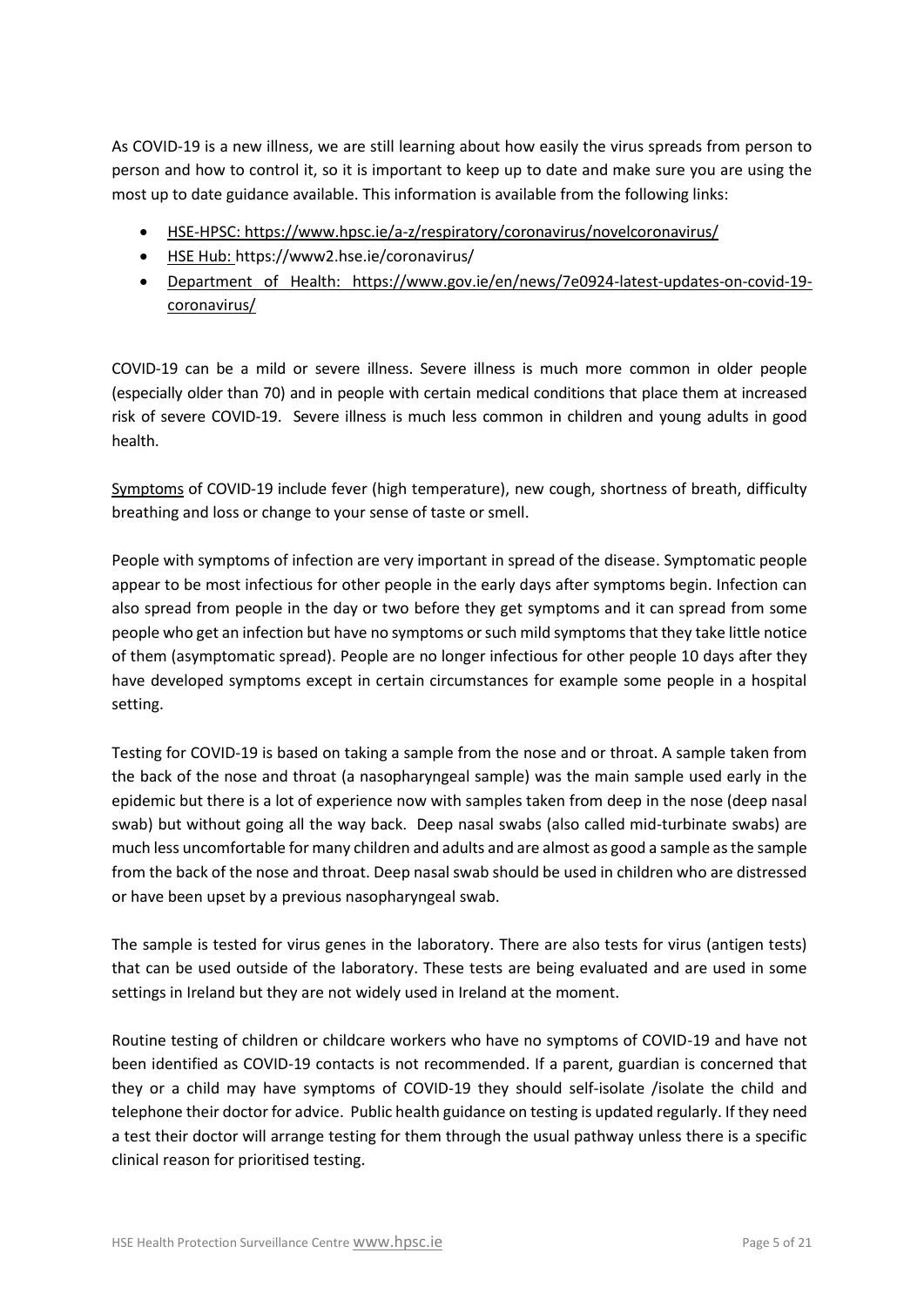When a person is diagnosed with COVID-19 the HSE works to identify people that the person was in [close contact](https://www2.hse.ie/conditions/coronavirus/testing/contact-tracing.html) with since they got symptoms and for the 2 days before they got symptoms. People identified as close contacts are at a higher risk of developing infection. They are asked to [restrict](https://www2.hse.ie/conditions/coronavirus/managing-coronavirus-at-home/if-you-live-with-someone-who-has-coronavirus.html)  [movement](https://www2.hse.ie/conditions/coronavirus/managing-coronavirus-at-home/if-you-live-with-someone-who-has-coronavirus.html) in line with current HPSC advice.

#### **Information on COVID-19 Vaccination**

Vaccination against COVID-19 started in Ireland in late December 2020. The HSE is rolling out the vaccination programme in line with Government Policy as quickly as possible given the limited supply of vaccine available to date. At present there are no COVID-19 vaccines approved for use in children.

#### For [further information see the HSE website.](https://www2.hse.ie/conditions/coronavirus/if-your-child-has-symptoms.html)

In the months since the COVID-19 pandemic started, we have learned that:

- 1. Children seem generally less likely to catch infection.
- 2. Children seem more likely than adults to have no symptoms or to have mild disease. Symptoms in children can include cough, fever, runny nose, sore throat, diarrhoea and vomiting.
- 3. Children are generally not the ones who brought COVID-19 into a household when household spread has happened.
- 4. Children are not more likely than adults to spread infection to other people.
- 5. There are some recent reports that the virus that causes COVID-19 may trigger a rare [inflammatory disease called PIMS](https://www2.hse.ie/conditions/coronavirus/if-your-child-has-symptoms.html) in some children. PIMS stands for Paediatric Inflammatory Multisystem Syndrome.

#### **How to help prevent spread of all respiratory infections including COVID-19**

Current information shows that COVID-19 can spread easily from people who have symptoms. It also can spread to some degree from infected person even before they develop any symptoms. For these reasons, this guidance is based on two key parts:

- 1. Do whatever is practical to make sure that people with symptoms of COVID do not enter a childcare setting at any time.
- 2. Take all practical precautions to reduce the chance of spread of virus all of the time just in case an infectious person with no symptoms is in the childcare setting. This includes greater attention to hand hygiene, respiratory hygiene and cleaning. It also means limiting contact between people, keeping groups as small as possible and limiting mixing of people between the different groups. If someone who is not sick is shedding the virus, but they only mix with one fairly small group the number of people exposed to risk of infection is smaller.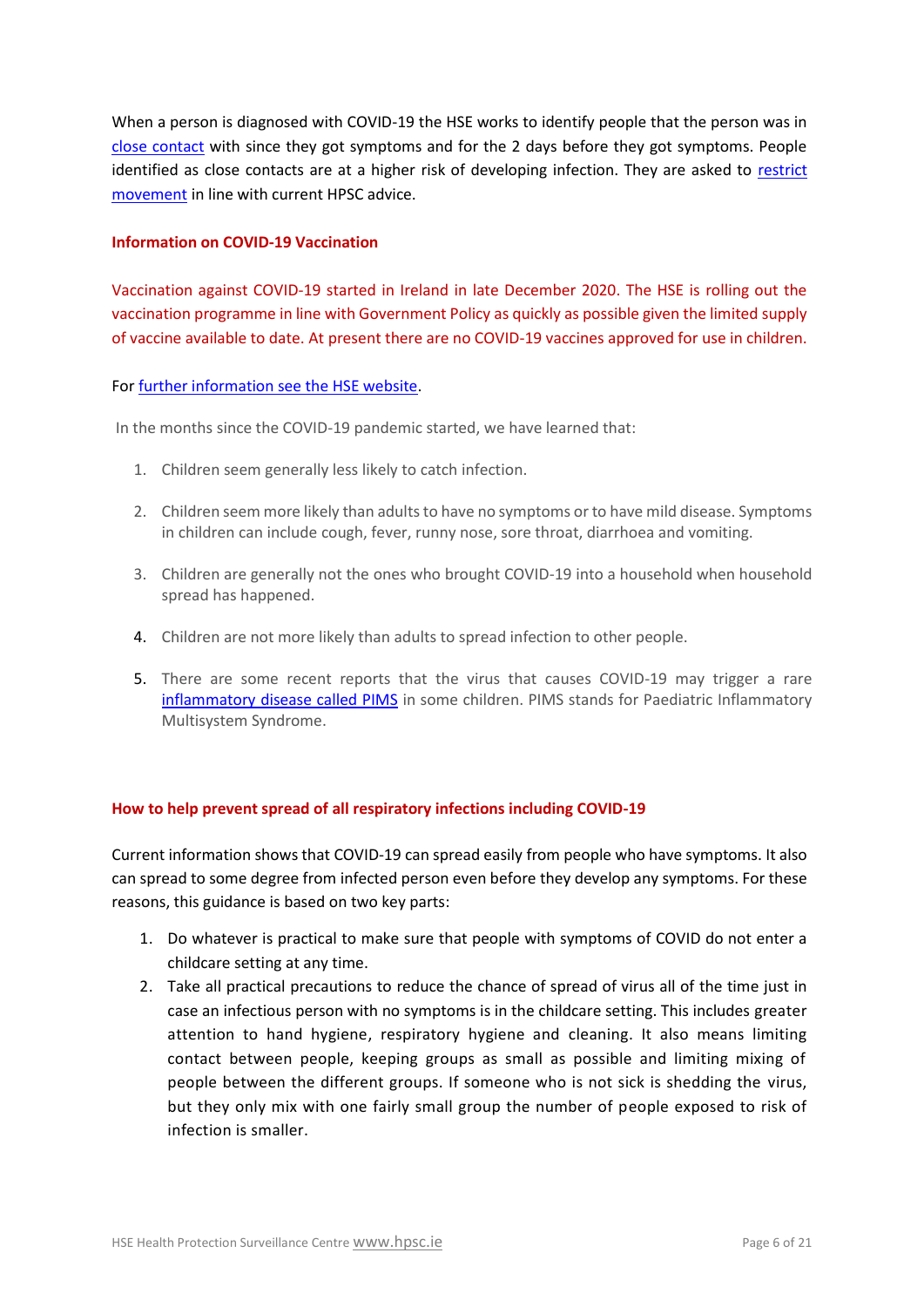The following are some general recommendations to reduce the risk of spread of infection in a facility:

### **1. Raise awareness**

- Promote awareness of COVID-19 and of the symptoms of COVID-19 among staff, parents and children for example with posters and other messages.
- Tell staff members that are ill not to attend work and to follow [HSE guidance on self](https://www2.hse.ie/conditions/coronavirus/managing-coronavirus-at-home/self-isolation.html)[isolation.](https://www2.hse.ie/conditions/coronavirus/managing-coronavirus-at-home/self-isolation.html)
- Tell parents not to present their children for childcare if the child has symptoms of a viral respiratory infection or if there is someone in the household suspected or known to have COVID-19.
- On site temperature checking is not recommended because fever is not a consistent feature of COVID-19 in children and could result in delay in access to the childcare centre. Parents and childcare settings do not need to take children's temperature every morning.
- Tell staff members not to present for work if they have been identified as a close contact of a person with COVID-19.
- Tell staff members, parents and guardians should follow Government advice regarding travel and restriction of movement following travel available at [https://www.gov.ie/en/campaigns/75d92-covid-19-travel-advice/.](https://www.gov.ie/en/campaigns/75d92-covid-19-travel-advice/) These restrictions also apply to children who travel outside of Ireland.
- Tell staff members that develop symptoms at work to bring this to attention of their manager promptly and to follow HSE guidance on self-isolation.
- Promote good hand and respiratory hygiene as described below and display posters throughout the facility.

# **Hand hygiene:**

Wash your hands regularly. Wash your hands with soap and running water when hands are visibly dirty. If your hands are not visibly dirty, wash them with soap and water or use a hand sanitizer. Services to support these measures will be needed.

You should wash your hands:

- Before and after you prepare food.
- Before eating.
- Before and after caring for sick individuals.
- After coughing or sneezing.
- When hands are dirty.
- After using the toilet.
- After changing a nappy.
- After handling animals or animal waste.

Note some children may develop obsessional behaviour related to hand hygiene and may damage their skin through excessive washing. See HSE hand hygiene guidance at <https://www2.hse.ie/wellbeing/how-to-wash-your-hands.html>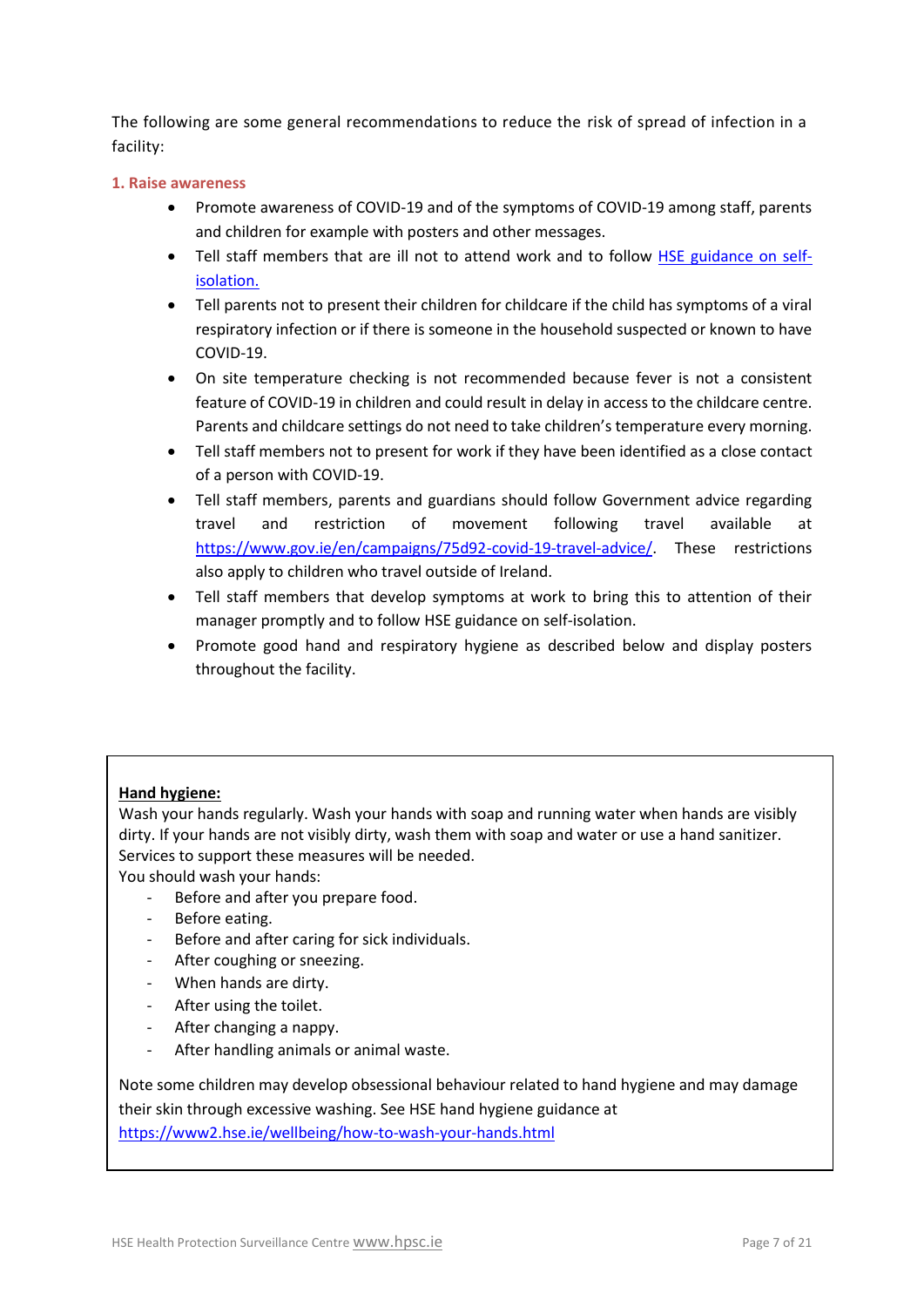# **Respiratory hygiene:**

Cover your mouth and nose with a clean tissue when you cough and sneeze and then promptly dispose of the tissue in a bin and wash your hands. If you do not have a tissue, cough or sneeze into the bend of your elbow instead, not into your hands.

[Posters](http://www.hpsc.ie/a-z/microbiologyantimicrobialresistance/infectioncontrolandhai/posters/) on preventing spread of infection are available on the HPSC website.

#### **2. Managing visitors**

- Any visits to the childcare facility during the day should be by prior arrangement and visitors should be received at a specific contact point (for example an office) and be subject to the same controls that apply to staff entering the childcare facility.
- Physical distancing should be maintained with visitors where possible.
- If a childcare facility is likely to have a high throughput of visitors to a specific contact point for example an office consider the use of physical barriers such as a screen when adequate distance cannot be reliably maintained or use of cloth face coverings as per NPHET guidance.
- In relation to drop off of forgotten items (change of clothes, nappies, lunch boxes, etc.) a designated drop off point that does not require interaction with staff may be appropriate.
- Parents visiting for meetings with staff should be by appointment when possible and should be facilitated in a way that observes social distancing requirements. Meetings should be arranged to ensure that congregation of parents in waiting areas is minimised for example where parents travel for a meeting by private car they may be invited to remain in the car until staff are ready to meet them. Weather permitting and if privacy is not compromised meeting outdoors can be considered.

#### **3. Limiting the extent to which groups of people mix with each other**

- Arrangements for dropping off and picking up children from childcare should be organised to maintain distance between parents and guardians and between parents and guardians and the childcare workers.
- Where children are walked to the childcare care centre or travel by public transport provide marked waiting areas that support social distancing. A childcare worker should come to receive the child and avoid or limit physical contact with the accompanying adult. If there is no shelter then it may be necessary to have pre-agreed staggered arrival times particularly in bad weather.
- Where children are dropped off and picked up by private car, the accompanying adult should remain in the car with the child. A childcare worker should come to the car to receive the child and avoid or limit physical contact with the accompanying adult. Subject to available space there is no strict requirement for cars to arrive one at a time provided that those accompanying the child remain in the car and do not interact with those accompanying other children.
- A similar process should be followed for pick up.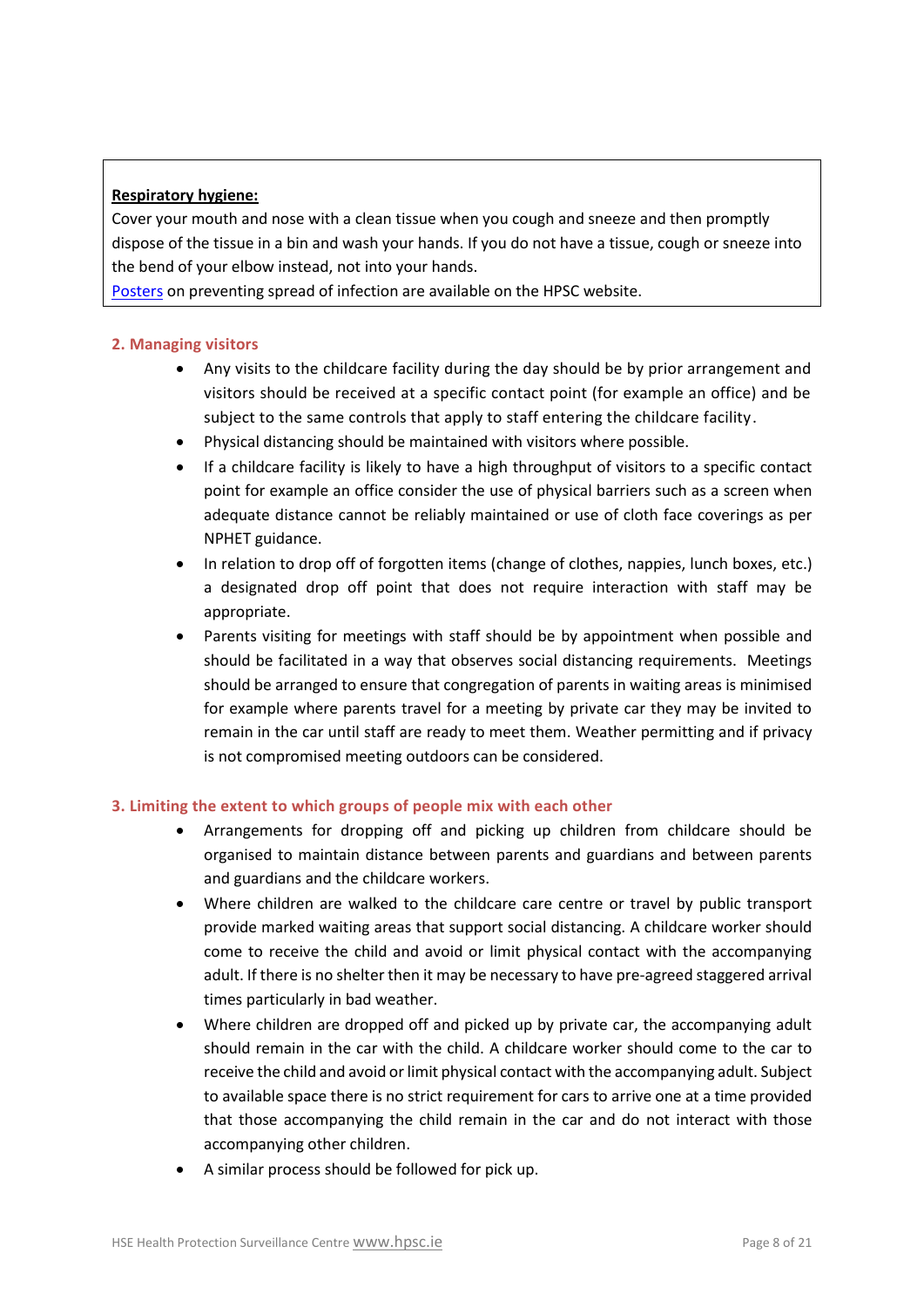- Where possible the risk of spread of infection may be reduced by structuring children and their carers into discrete groups or "pods" to the extent that this is practical.
- The formation of "pods" is less relevant or not relevant in settings caring for smaller numbers of children. Generally speaking the objective is to limit contact and sharing of common facilities between people in different pods rather than to avoid all contact and sharing between pods as the latter will not be possible.
- Generally speaking, it is only practical to structure pods for the specific childcare setting. It is not practical to group all children who attend the same breakfast club/school in the same pod in other childcare setting as there may be issues of age and compatibility. However, if there are 2 or more children in the same age group/pod/class in a school that also attend the same childcare setting it is generally appropriate for those children to be in the same pod in the childcare setting if that is practical.
- It is also acknowledged that staff may need to operate in different play-pods at different times (e.g. morning and afternoon sessions). While this may be necessary in some cases, the number of play-pods serviced should be limited and all appropriate infection prevention and control measures including hand hygiene observed.
- There is no evidence base on which to define a maximum pod size. This guidance is based on keeping pod sizes as small as is likely to be reasonably practical in the specific childcare context.
- Services should continue to operate within regulatory adult-child ratios. A pod is generally likely to include up to 2 adults. In some cases, a pod may require 3 adults for example if there are children with specific needs that require additional care or support or if this is more practical when caring for very young children. These are just two examples; other scenarios may apply.
- Pod size may take account of regulations relating to the maximum adult-child ratios in the relevant regulation quoted below. On this basis, the size of a pod in a given setting will be related to regulations that apply to the childcare context with the principle of keeping pods as small as practical.
- The current maximum adult-child ratios for children in full day care are 1-3 for those aged less than 1 year, 1 to 5 for those aged 1 year, 1-6 for 2-year olds and 1-8 for 3-6 year olds.
- Bearing in mind that the goal is to keep pod size as small as is practical at all times and the above ratios the following are examples, but not specifications, regarding possible pod structures. A pod size of 8 to 12 (2 to 3 adults and 6 to 9 children) may be practical for children aged less than 1 year, a pod size of 12 to 18 (2 to 3 adults and 10 to 15 children) for children aged 1, a pod size of 14 (2 adults and 12 children) for children aged 2 years and a pod size of 18 (2 adults and 16 children) for children aged 3 to 6.
- For sessional pre-school provision in the 2 years before school entry, the ratio is 1 to 11 and for school age childcare, the ratio is 1 to 12. In this context a practical pod size would be 24 (2 adults and 22 children) or 26 (2 adults and 24 children).
- To the greatest extent possible children and adults should consistently be cared for /deliver care in the same pod although this will not be possible at all times.
- Different pods should not share toys and should have separate breaks and meal times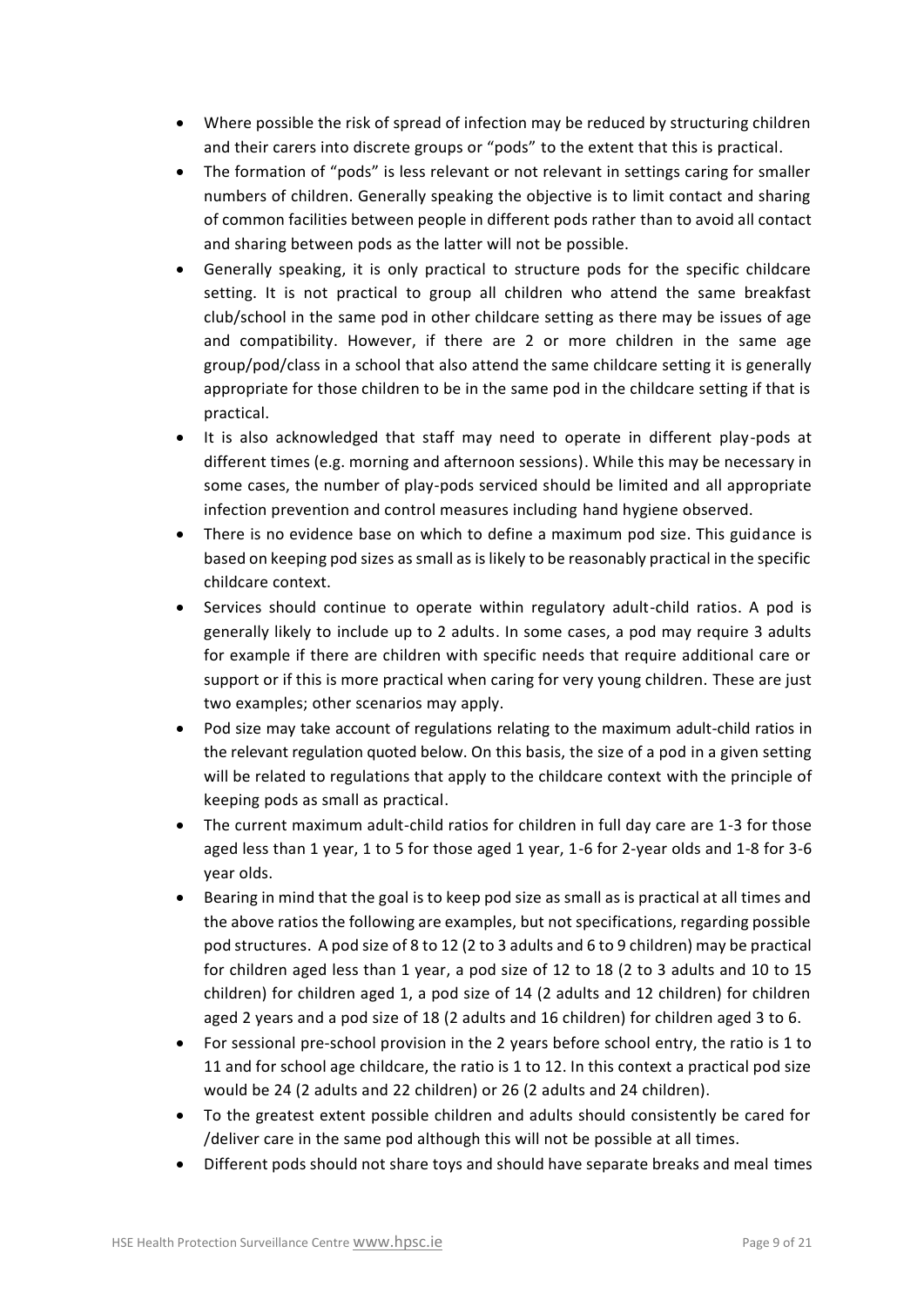or separate areas at break and meal times.

- Floating /relief staff members who move from pod to pod will be essential but this should be limited as much as possible and they should move between as few pods as possible and between a consistent group of pods. A single staff member who moves between a large number of pods can generate a very large number of Contacts amongst other staff and children if they develop COVID-19.
- Where practical, children from the same household should be in the same pod.
- A record should be retained of the people (children and carers) in each pod on each day to facilitate Contact Tracing in the event of an episode of infection.
- If childcare can be delivered effectively with a pod structure the pods may be separated from each other by light and/or transparent partitions of sufficient height to limit children interacting with each other. There is no requirement for solid partitions from floor to ceiling.

#### **4. Physical distancing measures**

- In an Early Learning and Care or School Age Childcare setting, it is not possible to observe physical distancing from a child you are caring for and it is not practical to enforce physical distancing between children who are cared for as a group.
- Sleeping cots should be arranged so that there is physical distance between groups of cots for children from different pods. Physical distance between cots from children in the same pod is not likely to be important if the children interact with each other when playing.
- A distance of 2 metres is recommended for physical distancing by the National Public Health Emergency Team. In the context of childcare this is relevant to distancing between adults when they are not engaged in childcare activity (for example when on breaks and arriving for work).
- Stagger the use of canteen or other communal facilities to try to avoid crowding and in particular try to manage entry and exiting to avoid close contact in doors and hallways between children and adults from different pods.
- Encourage outdoor activities as much as possible as the risk of spread of infection between people is much lower when they are outdoors.
- In so far as consistent with comfort and security it is appropriate to increase ventilation by opening windows or doors when there is a group of people in a room or other indoor space.

#### **5. Transport to and from childcare**

- Transport personnel should not attend for work if they have symptoms of COVID-19 or have been identified as close Contacts of COVID-19.
- Transport personnel should be empowered to decline to transport a child who has obvious symptoms of infection.
- The National Public Health Emergency Team recommends the use of cloth face coverings by people aged 13 years or older on public transport. This guidance is applicable in vehicles dedicated to transport of children to and from childcare settings where it does not pose a barrier to care. If the transport personnel are protected by a screen a face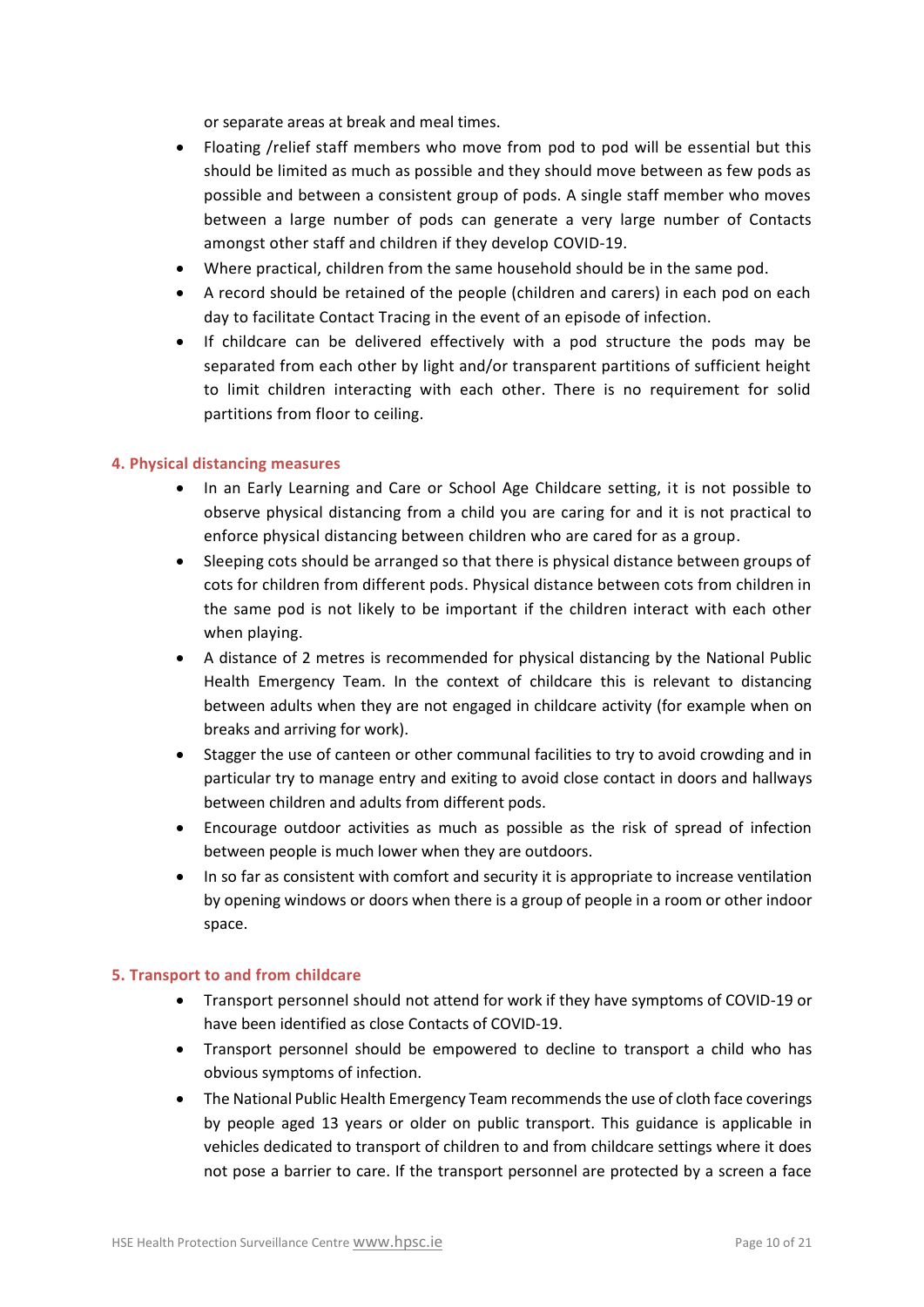covering is not required. If no screen is available and a cloth face covering is not practical, a visor can be expected to provide substantial protection from droplets although there is a consensus of expert opinion is that a visor does not provide protection equivalent to a face covering.

- Transport personnel should regularly perform hand hygiene.
- Children should embark and disembark in a controlled way from the bus/car, that is one at a time and should perform hand hygiene on boarding.
- Supplies of hand sanitizer, tissues, gloves or wipes should be supplied on board the transport vehicle for staff and children to use as needed.
- As children using transport are likely to be in different pods within the childcare facility as much distance as is practical should be maintained on the bus/car.
- Where possible, children from the same play-pods should be seated together.
- Contact surfaces within the bus/car should be cleaned with water and detergent at least daily and whenever there is visible contamination.
- In so far as consistent with comfort and security it is appropriate to increase ventilation by opening windows.

# **6. Hygiene measures and cleaning regimes**

- Where possible teach children how to clean their hands and about respiratory hygiene.
- Supply tissues and hand sanitisers / hand gel outside canteen, playrooms, and toilets and encourage children to use them. Hand sanitiser dispensers should be positioned safely to avoid risk of ingestion by young children.
- Ensure hand-washing facilities, including soap and clean towels/disposable towels, are well maintained.
- Hand sanitised dispensers should be readily available in every room and hand wash sinks should be within easy walking distance.
- Soap should be neutral and non-perfumed to minimise risk of skin damage.
- Be aware of the risk of skin damage related to excessive hand hygiene or intolerance of particular hand hygiene products. Damaged skin is not only harmful to the child or adult but also it is far more difficult to decontaminate damaged skin.
- Staff should use face coverings in early learning and care settings when it is not possible to keep a 2m distance from other adults.
- Staff should wear a face covering when in close proximity to children if doing so does not pose a barrier to early learning and care. It is expected that use of face coverings will generally be practical when attending to school age children.
- Additional information on use of cloth face coverings and masks is available at the following link: [https://www2.hse.ie/conditions/coronavirus/face-coverings-masks-and-covid-](https://www2.hse.ie/conditions/coronavirus/face-coverings-masks-and-covid-19/when-to-wear.html)[19/when-to-wear.html](https://www2.hse.ie/conditions/coronavirus/face-coverings-masks-and-covid-19/when-to-wear.html)
- In some cases, childcare workers who wish to use a face covering but who find that a cloth face covering is an impediment to childcare may consider use of a visor. If a visor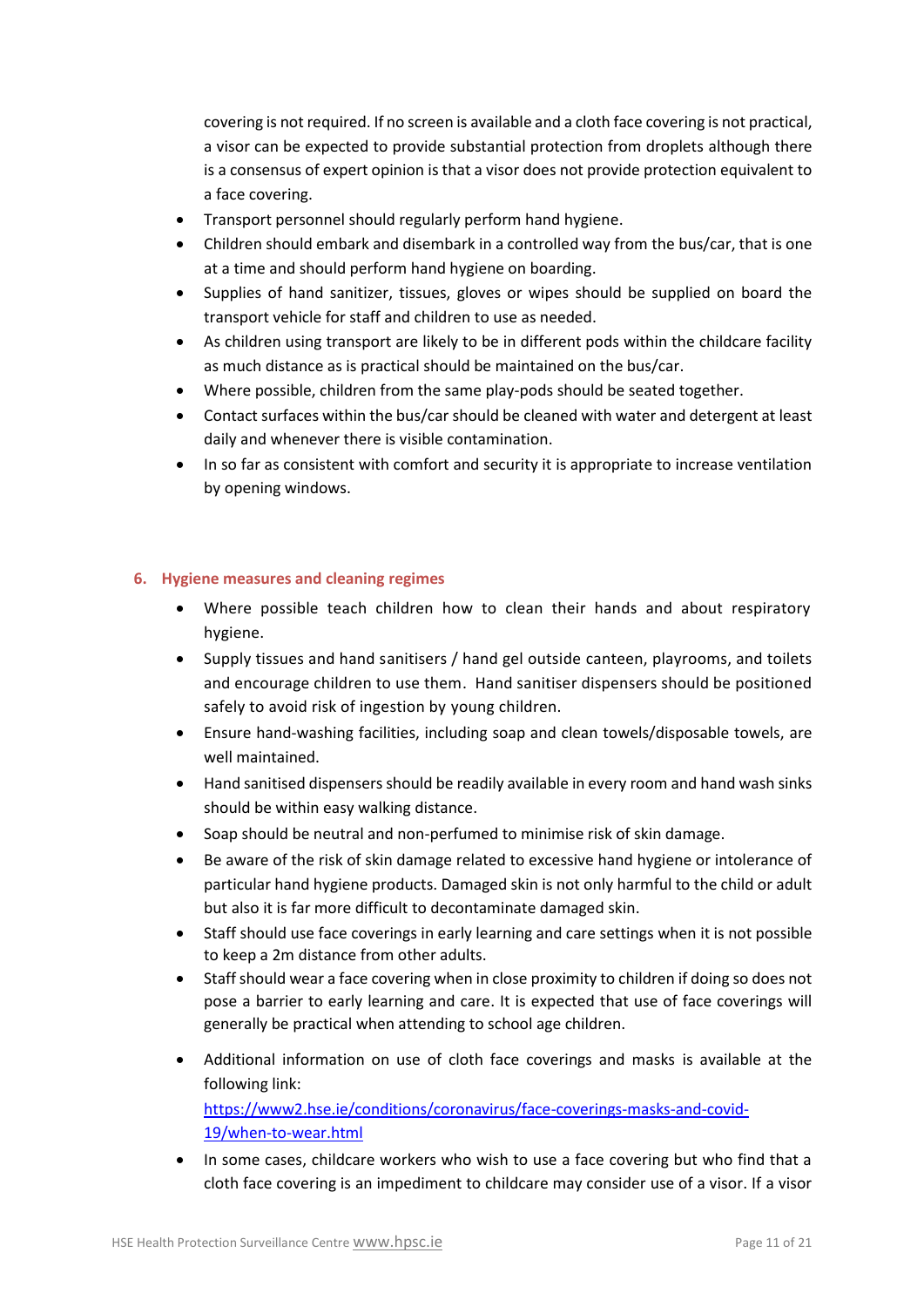is used it should extend from above the eyes to below the chin and from ear to ear. There is a consensus of expert opinion that a visor does not provide protection equivalent to a face covering.

- Provide bins for disposal of tissues and make sure they do not overflow.
- Increase the frequency and extent of cleaning regimes and ensure that they include:
	- o Clean regularly touched objects and surfaces using a household cleaning product (detergent).
	- o Pay particular attention to high-contact areas such as door handles, grab rails/ hand rails in corridors/stairwells, plastic-coated or laminated worktops, desks, access touchpads, telephones/keyboards in offices, and toilets/taps/sanitary fittings.
	- $\circ$  Wear rubber gloves when cleaning surfaces, wash the gloves while still wearing them, then wash your hands after you take them off.
	- $\circ$  Use of newer technologies e.g. fogger machines, air purifiers, etc. marketed for disinfection of surfaces or decontamination of air are not recommended. They have not been shown to make children less likely to get sick than good cleaning and the application of standard disinfectants in situations where this is specifically required. Some novel approaches to disinfection may require specific precautions in their application to avoid risk of toxicity.

# **7. Selection and management of toys from an infection prevention viewpoint**

- In line with existing national guidance it is recommended to:
	- o Choose toys that are easy to clean and disinfect (when necessary) and dry.
	- $\circ$  In the context of the pandemic, the use of certain types of toys (e.g. soft toys, stuffed toys, play dough) needs to be considered carefully. If their use is considered important for the children avoid sharing of items between children in so far as is practical.
	- o Play dough should be replaced daily and soft toys should be washed regularly.
	- o Although it is not clear that kinetic sand poses a specific risk a container should be allocated to one pod or to a limited number of pods and containers cleaned regularly. There is no requirement to change kinetic sand at specific intervals.
	- o If soft toys /comfort blankets are essential for some children they should be personal to the child, they should not be shared and they must be machine washable.
	- $\circ$  Jigsaws, puzzles and toys that children are inclined to put in their mouths must be capable of being washed and disinfected.
	- o Discourage children from putting shared toys into their mouths.
	- o Store clean toys/equipment in a clean container or clean cupboard.
	- o Always follow the manufacturer's cleaning instructions.
	- o Always wash your hands after handling contaminated toys and equipment.
	- $\circ$  If groups or children are cared for in pods or if there are morning and afternoon groups in the same room avoid sharing of toys between groups to the greatest extent possible for example by having separate boxes of toys for each group.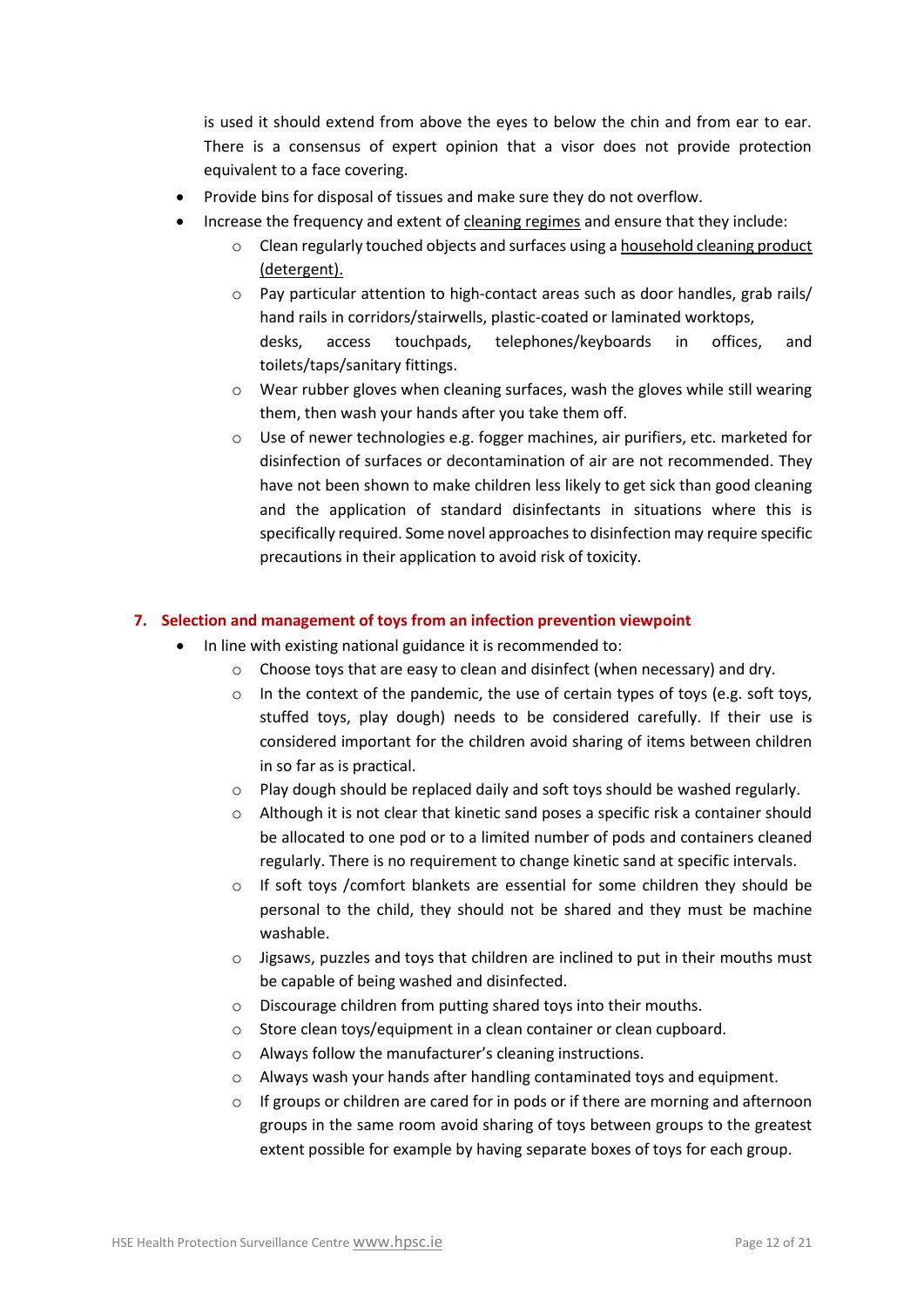- $\circ$  If separate toy boxes are not possible toys must be cleaned between use by different pods.
- o Outdoor sand pits that are managed in keeping with current national guidance are unlikely to post a significant added risk for spread of COVID-19 if used by one pod of children at a time. There is no requirement to allow a specific interval between use of a sand pit by one pod and by a subsequent pod.

Further guidance is available at [https://www.hpsc.ie/a-z/lifestages/childcare/.](https://www.hpsc.ie/a-z/lifestages/childcare/)

# **8. Cleaning of Toys**

- All toys (including those not currently in use) should be cleaned on a regular basis, i.e. weekly. This will remove dust and dirt that can harbour infectious microorganisms.
- Toys that are used by very young children should be washed daily.
- Toys that children put in their mouths should be washed after use or before use by another child.
- All toys that are visibly dirty or contaminated with blood or body fluids must be taken out of use immediately for cleaning or disposal. Toys waiting to be cleaned must be stored separately.

#### **Cleaning Procedure**

- Wash the toy in warm soapy water, using a brush to get into crevices.
- Rinse the toy in clean water.
- Thoroughly dry the toy.
- Hard plastic toys may be suitable for cleaning in the dishwasher.
- Toys that cannot be immersed in water i.e. electronic or wind up should be wiped with a clean damp cloth and dried.

#### **Disinfection procedure**

- In some situations toys/equipment may need to be disinfected following cleaning. For example:
	- o Toys/equipment that children will place in their mouths.
	- o Toys/equipment that have been soiled with blood or body fluids.

#### **During an outbreak of infection**

- If disinfection is required:
	- $\circ$  Use a chlorine based disinfectant at a concentration of 1,000ppm available chlorine (See **<https://www.hpsc.ie/a-z/lifestages/childcare>** Appendix F on Chlorine Based Disinfectants).
	- o Rinse and dry the item thoroughly.
	- o **Note:** Always follow the manufacturer's cleaning/disinfecting instructions and use recommended products to ensure effective usage and to ensure equipment is not damaged.

#### **9. Plan**

• Have a plan for dealing with children and staff who become ill with symptoms of COVID-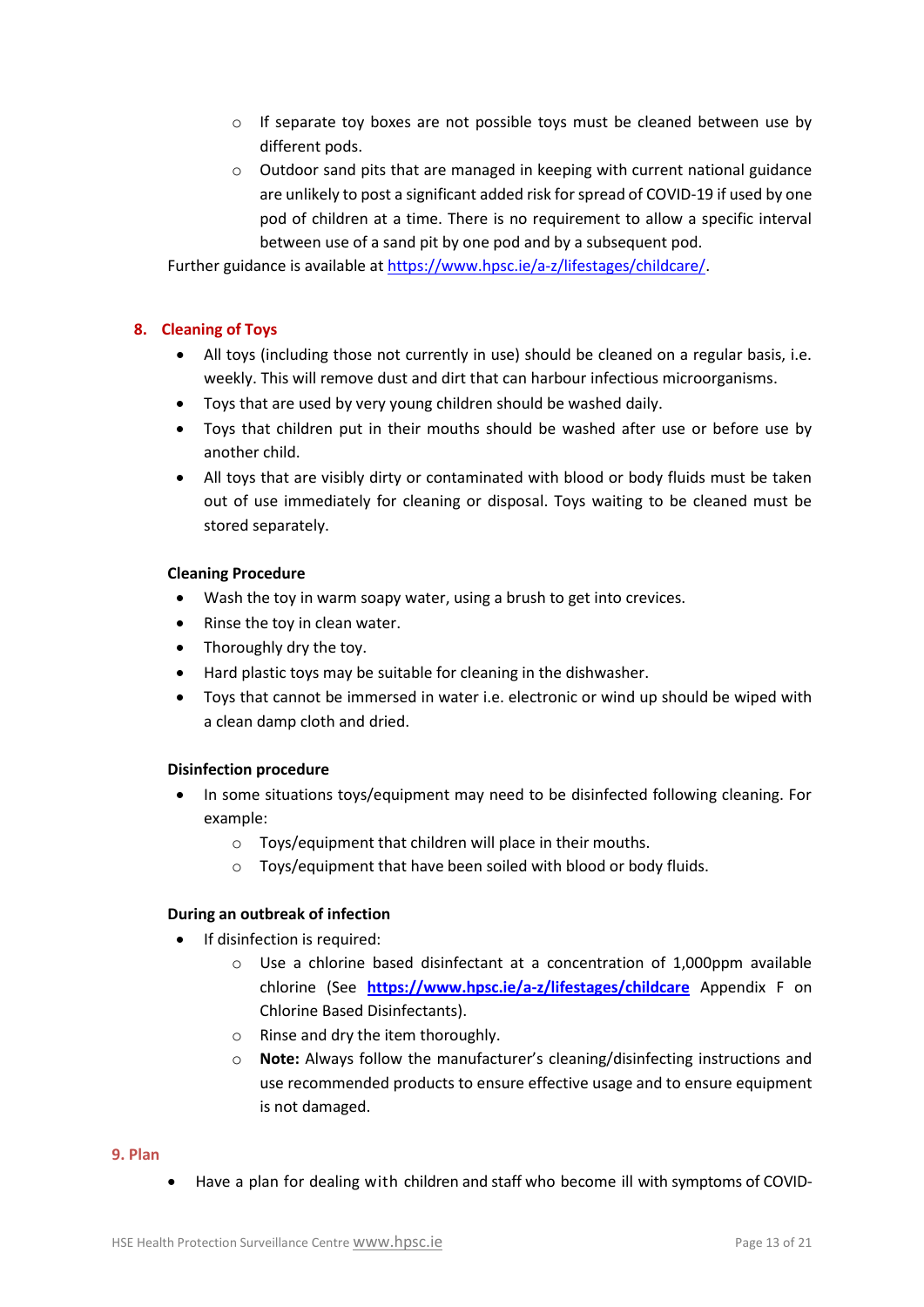19. Make sure they know who to contact and where to go right away to self-isolate while they telephone their doctor or the occupational health service for medical advice.

- Have a plan for how the setting will manage core services (for example accommodation, food, meals, laundry, cleaning, showers, toilets) in the event some of the staff become ill with COVID-19 or need to restrict their movements due to being a close contact of a case.
- Ensure that childcare workers are aware of the plan to manage a child who may develop symptoms of COVID-19 and that, at all times, there is at least one person who is prepared to undertake the care or such a child if the need arises.
- Have a small supply of surgical masks in a readily accessible place for use if someone develops symptoms of COVID-19. Staff members caring for a sick child who is thought to have COVID-19 should wear a surgical mask and increase ventilation in the room as much as is practical consistent with comfort and security.

# **10. Children with additional support or care needs**

- Social distancing is not a requirement for children in early learning and care and school age childcare settings and may not be practical or reasonable to implement where children have personal care or assistance needs.
- The focus should therefore be on emphasising that parents/guardians should have a heightened awareness of signs, symptoms or changes in baseline which might suggest illness/COVID-19 infection and where symptoms are present, children should not attend for childcare.
- Children who are unable to wash their hands by themselves should be assisted to clean their hands using either soap and water or a hand sanitiser (if their hands are visibly clean) as outlined previously.
- If healthcare is provided to children in a childcare setting the childcare worker, nurse or healthcare assistant should follow the standard infection prevention and control practice for healthcare delivery, as advised by the child's parent and the health professional.
- Some children may have care needs (physical, emotional or sensory) which require the use of aids and appliance and/ or medical equipment for example toileting aids, moving and handling equipment, respiratory equipment. Where cleaning of aids and appliances is carried out in the childcare setting it is recommended that a cleaning schedule is provided, detailing when and how the equipment is cleaned and the cleaning products to be used in accordance with the manufacturers' instructions.
- The following points can guide the development of such cleaning schedules:
	- o Equipment used to deliver care should be visibly clean.
	- o Care equipment should be cleaned in accordance with the manufacturer's instructions. Cleaning is generally achieved using a general-purpose detergent and warm water.
	- $\circ$  Equipment that is used for different children must be cleaned and, if required, disinfected immediately after use and before use by another child e.g. toileting aids.
- If equipment is soiled with body fluids:
	- o First, clean thoroughly with detergent and water.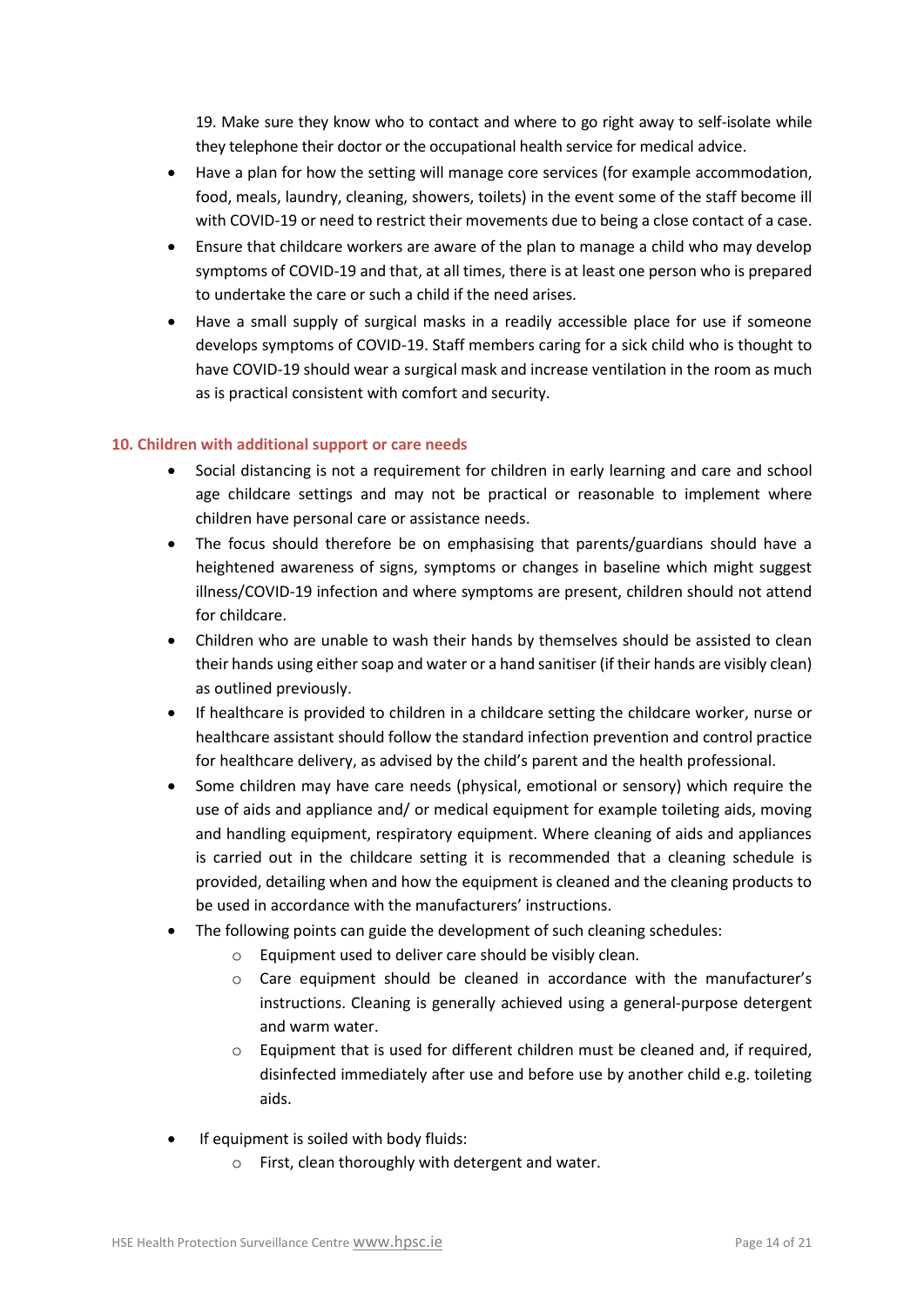- o Then disinfect by wiping with a freshly prepared solution of disinfectant.
- o Rinse with water and dry.

#### **11. Parent and Toddler Groups**

- Parent and toddler groups can provide important support for parents and children but pose a risk of infection if they result in congregation of large groups of parents and children in particular if there is extensive and unstructured interaction between adults and children.
- All meeting of groups of people should take account of Government policy on meetings of groups of people at the Framework Level in place at the time.
- The risk of infection is reduced if parent and toddler group can meet /spend as much time outdoors as possible.
- Groups should keep as small as possible and membership of a group should be stable and consistent from meeting to meeting to the greatest degree practical.
- A system for pods within a group can help limit the spread of infection if infection is introduced.
- The group should have a process for declaration of wellness from parents and children on arrival.
- The group should have a process for recording attendance each day to support contact tracing in the event that a member of the group is diagnosed with infection.
- The group should promote hand hygiene, cough etiquette, and cleaning as above for other childcare settings.
- Parents should observe guidance on distancing and use of cloth face coverings.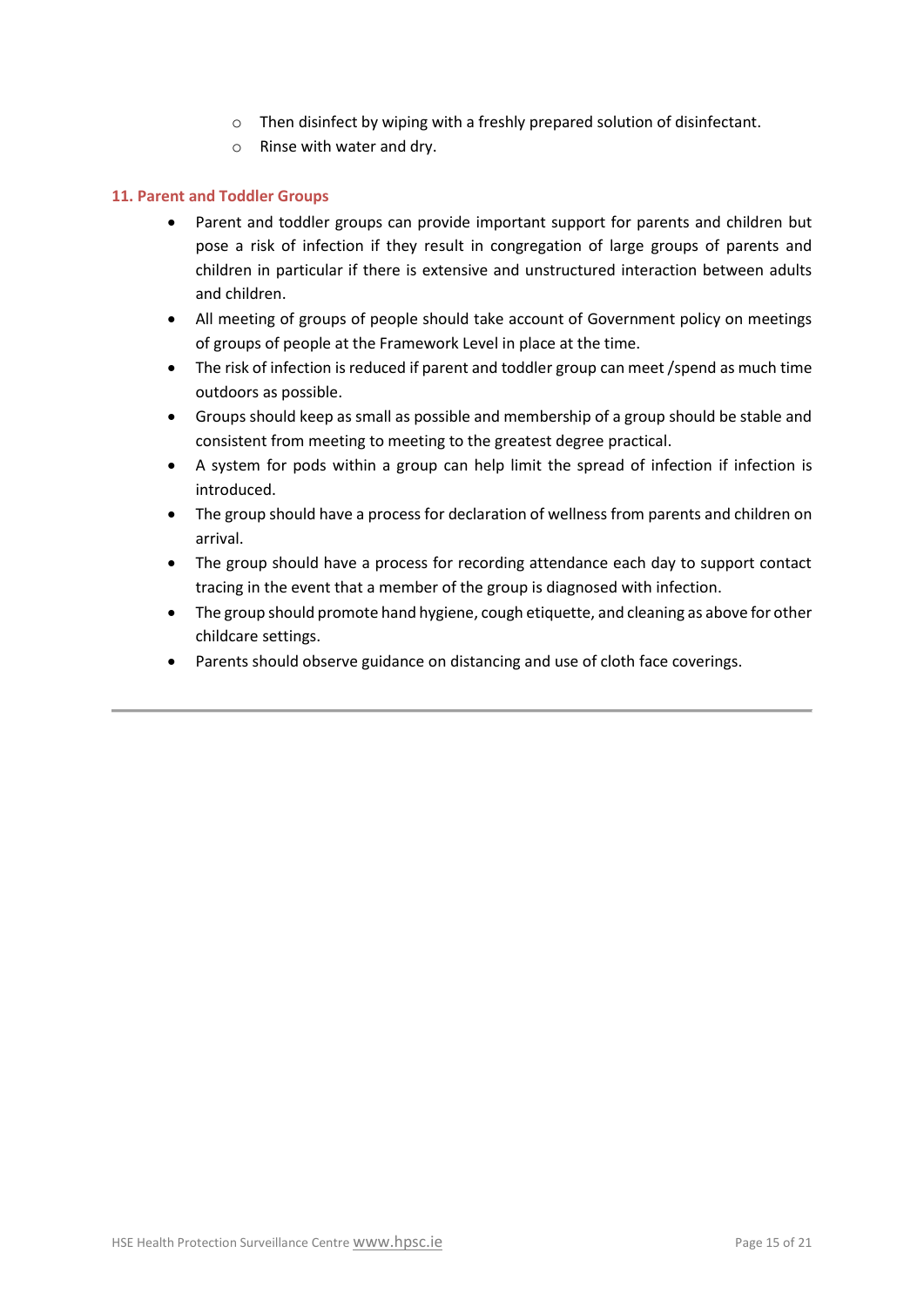# **If a child or staff member is in the childcare facility at the time that they feel unwell and develop symptoms of infection**

- If a child develops any symptoms of acute respiratory infection including cough, fever, or shortness of breath while in the care facility, a staff member will need to take them to the place that is planned for isolation. This should be a room if possible but if that is not possible it should be place 2m away from others in the room. The place chosen should if possible be one that can be ventilated by opening a window or door.
- Note that a temperature of  $38^{\circ}$ C should not be discounted on the basis that a child is teething. For information on teething see the link below: <https://www2.hse.ie/wellbeing/child-health/baby-teething-and-gums.html>
- Call their parent or guardian and ask them to collect their child as soon as possible.
	- o Remember the virus is spread mainly by droplets. Physical separation is enough to reduce risk of spread to others to a very large degree even if they are in the same room.
	- $\circ$  A staff member caring for a child waiting for pick-up will need to be prepared to have contact with the child as necessary. The childcare worker should wear a surgical mask. Staff members may prefer to wear gloves in this situation although they are not strictly necessary as the virus does not pass through skin. Whether gloves are worn or not it is essential to avoid touching your own nose, mouth or eyes while caring for a symptomatic child and to perform hand hygiene. If gloves are used, you must perform hand hygiene immediately after removal and safe disposal of gloves.
	- $\circ$  Where possible and consistent with comfort and security the staff member should increase ventilation in the area.
	- o If a member of staff has helped someone with symptoms, they do not need to go home unless they develop symptoms themselves or unless they are subsequently advised to do so by public health.
- If a staff member develops symptoms of acute respiratory infection including cough, fever or shortness of breath while in the care facility ask them to go home without delay and contact their GP by telephone.
	- o They should remain 2 m away from others if possible.
	- $\circ$  They should avoid touching people, surfaces and objects and be advised to cover their mouth and nose with a disposable tissue when they cough or sneeze and put the tissue in the bin. If you don't have any tissues available, they should cough and sneeze into the crook of their elbow.
	- o If they can tolerate doing so, they should wear a surgical mask.
	- $\circ$  If they must wait, then they should do so in an office or other area away from others and increase ventilation where possible.
	- o If they need to use toilet facilities they should wipe contact surfaces clean and clean their hands after attending the toilet.
- In an emergency, call the ambulance, and explain that the child or staff member is unwell with symptoms of COVID-19.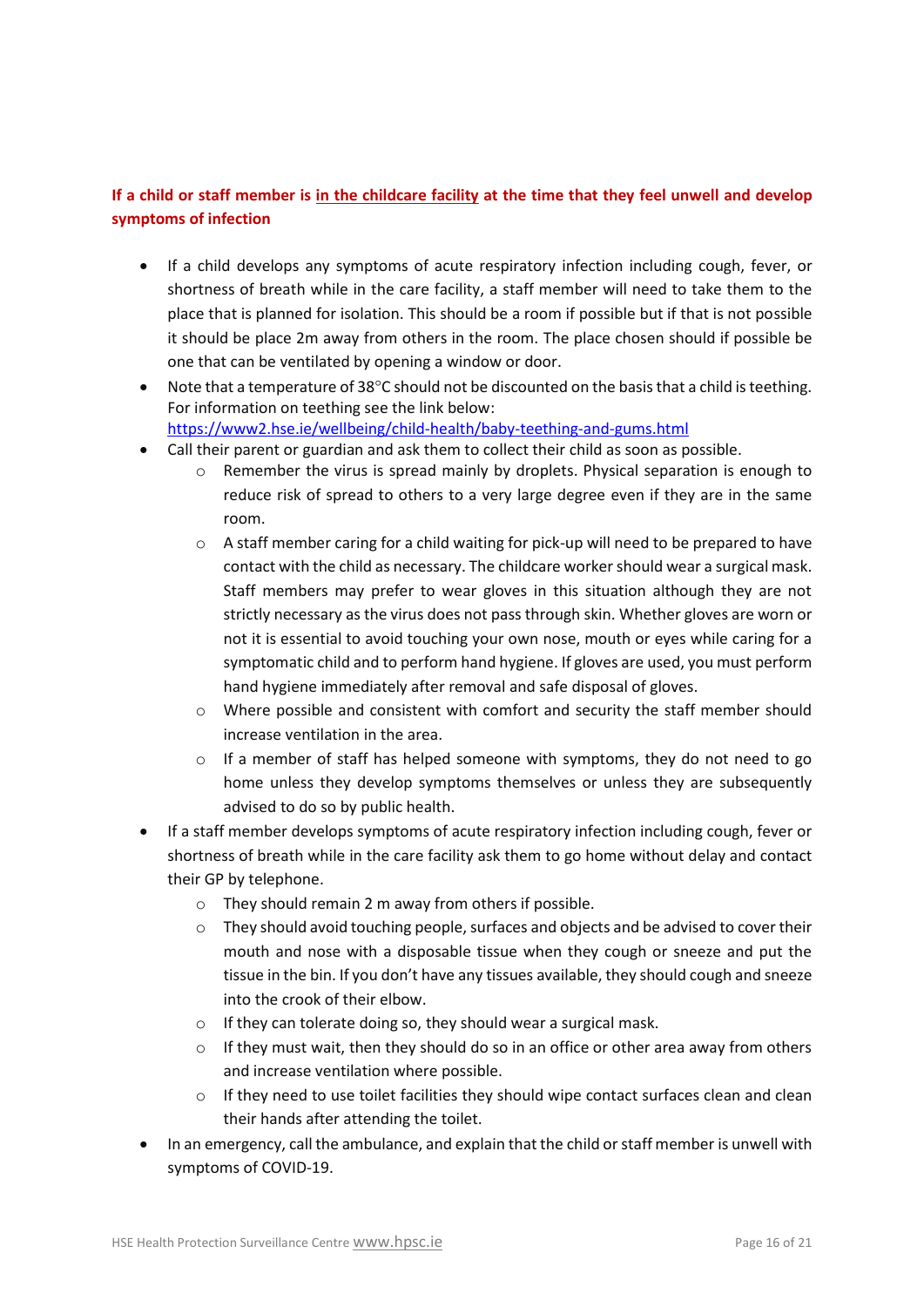- The room will need to be cleaned and contact surfaces disinfected once they leave.
- If they need to go to the bathroom whilst waiting for medical assistance, they should use a separate bathroom if available and it needs to be cleaned and contact surfaces disinfected before use by others.
- There is no requirement to send everyone else in the pod or the staff working the pod home or to disseminate information to all parents at that point. The childcare service should continue to provide care for other children unless there is specific grounds for concern regarding an outbreak for example an unusual number of children or childcare workers with similar symptoms at the same time. If there is a specific concern regarding an outbreak the service should contact the Department of Public Health.
- When a child who has needed to stay away from child care for a period is ready to return to childcare the parent/guardian should be asked to provide a brief written declaration that the they are satisfied that the child has recovered, that they have followed any medical advice given regarding staying away from childcare and that they have no reason to believe that the child now represents a particular infection risk to other children or to staff. Childcare workers should use their judgement also in considering if the child is well enough to return to childcare. It is not appropriate to require certification from a medical practitioner.

Note. If a child requires first aid in a childcare setting please see guidance from PHECC at the link below.

[https://www.phecit.ie/PHECC/Publications\\_and\\_Resources/Newsletters/Newsletter\\_Items/2020/PH](https://www.phecit.ie/PHECC/Publications_and_Resources/Newsletters/Newsletter_Items/2020/PHECC_COVID_19_Advisory_v1.aspx) [ECC\\_COVID\\_19\\_Advisory\\_v1.aspx](https://www.phecit.ie/PHECC/Publications_and_Resources/Newsletters/Newsletter_Items/2020/PHECC_COVID_19_Advisory_v1.aspx)

#### **What to do if there is a confirmed case of COVID-19 in your childcare setting**

- All individuals with symptoms of COVID-19 should contact their GP for further advice.
- If the doctor arranges testing and the test comes back as positive for SARS-CoV2 (COVID-19) they (or their parent) will be contacted by Public Health to identify anyone who has been in close contact with them during the period when they were likely to have been infectious.
- The childcare setting will then be contacted by local Public Health staff of the HSE to discuss the case, identify people who have been in close contact with them and advise on any actions or precautions that should be taken.
- An assessment of each childcare setting where this may occur will be undertaken by HSE public health staff.
- Advice on the management of children and staff who came into close contact with the case will be based on this assessment.
- The HSE Public Health staff will also be in contact individually with anyone who has been in close contact with the case to provide them with appropriate advice regarding testing and restriction of their movement to reduce the spread of infection.
- Advice on cleaning of communal areas such as classrooms, changing rooms and toilets is outlined later in this document.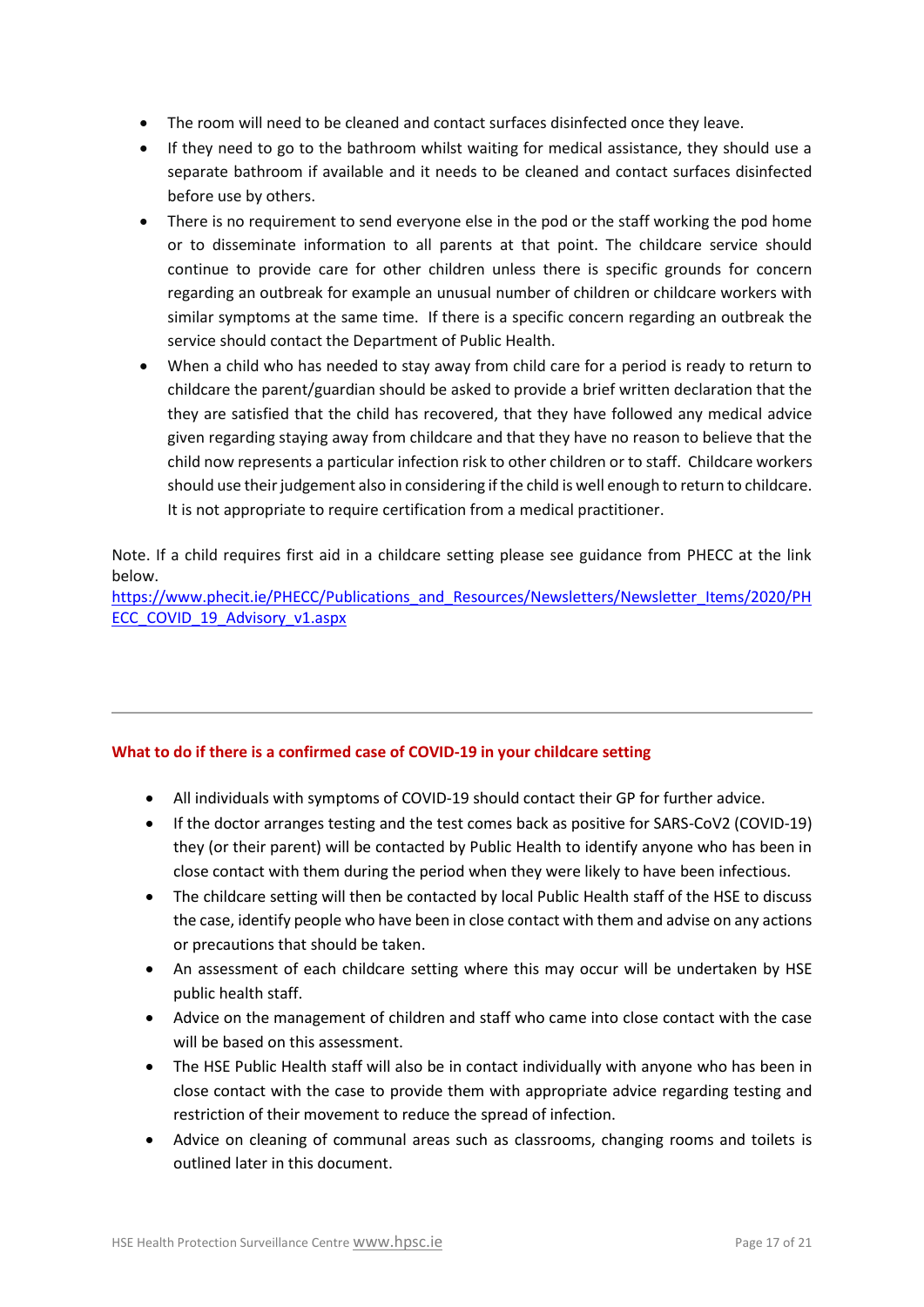- Confirmed COVID-19 cases should continue to [self-isolate](https://www2.hse.ie/conditions/coronavirus/managing-coronavirus-at-home/self-isolation.html) at home. Confirmed cases can generally stop isolating once it has been 10 days since symptoms first developed, of which the last 5 days have been fever free.
- Close contacts of a confirmed case should go home and [restrict their movements](https://www2.hse.ie/conditions/coronavirus/managing-coronavirus-at-home/if-you-live-with-someone-who-has-coronavirus.html#restrict) They are asked to [restrict movement](https://www2.hse.ie/conditions/coronavirus/managing-coronavirus-at-home/if-you-live-with-someone-who-has-coronavirus.html) in line with current HPSC advice.

# **Advice on cleaning**

Droplets carrying the virus that causes COVID-19 can fall from the air on to surfaces such as tabletops, toys, and other things that we touch. If people contaminate their hands while sneezing or coughing they may contaminate surfaces by touching them. A person may become infected when they touch a contaminated object or surface and they then touch their own mouth, nose or eyes. For example someone may touch a contaminated door handle and then rub their eyes or put something in their mouth. The virus cannot grow on surfaces but it can survive if they are not cleaned. The virus gradually dies off over time and under most circumstances, the amount of infectious virus on any contaminated surfaces is likely to have decreased significantly by 72 hours.

Regular cleaning of frequently –touched hard surfaces and of hands will therefore help to reduce the risk of infection.

Once a person with suspected COVID-19 is identified in a childcare setting all surfaces that the person has been in contact with should be cleaned and disinfected.

- Cleaning is best achieved using a general-purpose detergent and warm water, clean cloths, mops and the mechanical action of wiping/scrubbing. The area should then be rinsed and dried.
- The routine use of disinfectants is generally not appropriate but is recommended in specific circumstances where there is a higher risk of cross-infection for example someone has become ill with an infection such as COVID-19 whilst in the childcare facility or if there has been a spillage of blood, faeces or vomit. See Table 1.
- Disinfectants are potentially hazardous and must be used with caution and according to the manufacturer's instructions. Surfaces and items must generally be cleaned before a disinfectant is applied as most disinfectants are inactivated by dirt however there are products that facilitate a combined cleaning and disinfection (2 in 1) process.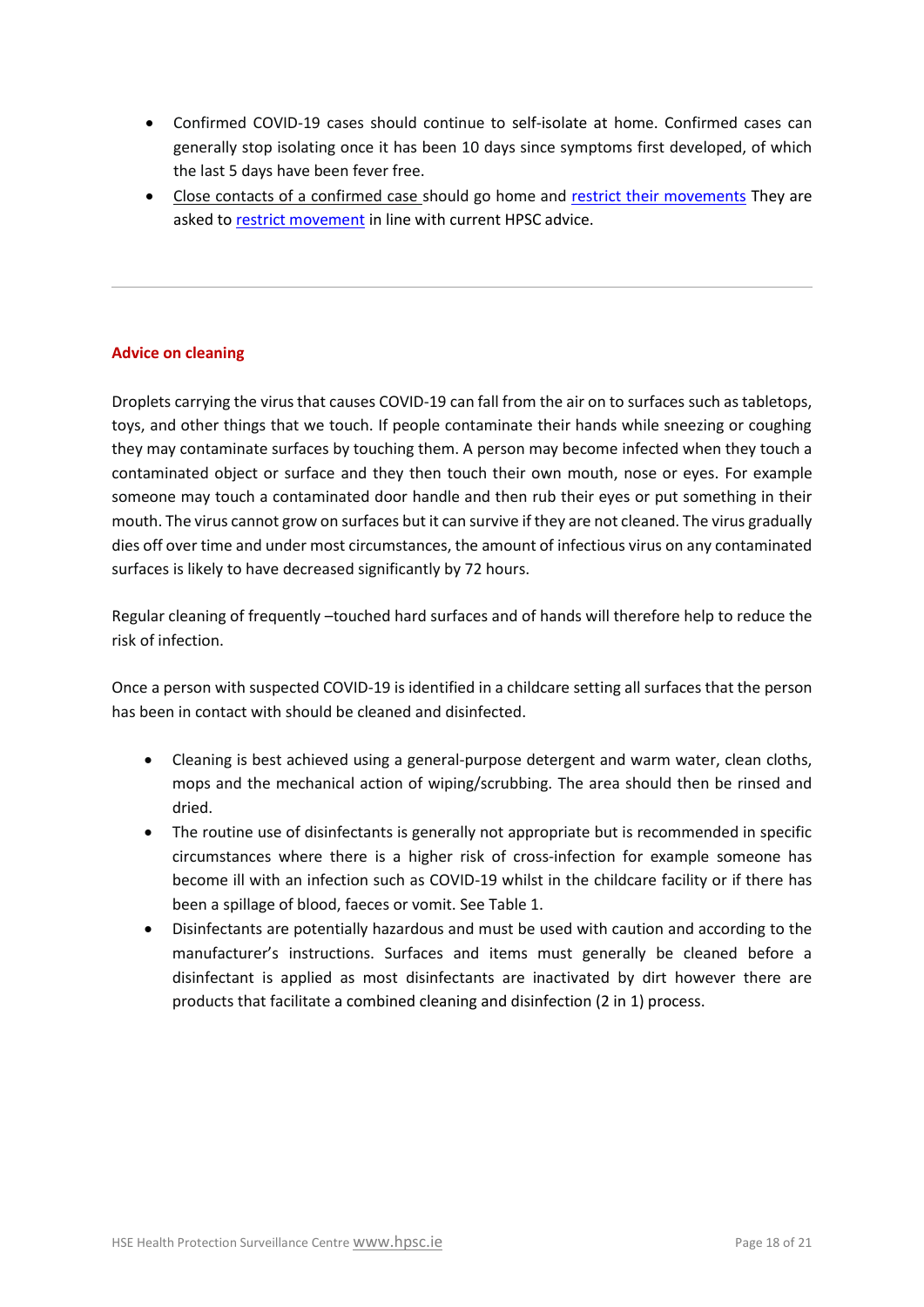Table1. Cleaning options for childcare settings

|                                                                  | Routine                                                                                            | Post COVID case                                                                                                                                                                                |
|------------------------------------------------------------------|----------------------------------------------------------------------------------------------------|------------------------------------------------------------------------------------------------------------------------------------------------------------------------------------------------|
| <b>Surfaces</b>                                                  | Neutral detergent                                                                                  | Detergent AND 0.05%<br>sodium<br>hypochlorite<br>Virucidal<br>OR.<br>disinfectant                                                                                                              |
| <b>Toilets</b>                                                   | Neutral detergent AND<br>(optional) 0.1% Sodium<br>Hypochlorite OR other<br>virucidal disinfectant | Detergent and<br>0.1%<br>sodium<br>hypochlorite<br>other<br>Virucidal<br>OR.<br>disinfectant                                                                                                   |
| <b>Cleaning equipment</b>                                        | -disposable<br><b>Non</b><br>cleaned at the end of<br>cleaning session                             | Non-disposable<br>cleaned<br>and<br>disinfected with 0.1%<br>sodium<br>hypochlorite<br>other virucidal<br>OR.<br>disinfectant                                                                  |
| <b>Personal</b><br>protective<br>equipment for cleaning<br>staff | Uniform<br><b>AND</b><br>household gloves                                                          | Uniform AND plastic<br>apron (if available) AND<br>household gloves                                                                                                                            |
| Waste management                                                 | Domestic waste stream                                                                              | Place in plastic bag and<br>tie, then place in a<br>second plastic bag and<br>store securely for 72<br>hours before putting it<br>out for collection in the<br>normal domestic waste<br>stream |

Adapted from Table 1. ECDC Technical Report. Disinfection of environments in healthcare and nonhealthcare settings potentially contaminated with SARS-CoV-2. March 2020

- The manufacturer's instructions for mixing, using and storing solutions must always be followed.
- Using excessive amounts of cleaning agents or disinfectant will not clean better or result in better disinfection but it may damage work surfaces, make floors slippery and give off unpleasant odours.
- Water should be changed when it looks dirty, after cleaning bathrooms and after cleaning the kitchen.
- Always clean the least dirty items and surfaces first (for example countertops before floors, sinks before toilets).
- Always clean high surfaces first, and then low surfaces.
- Separate colour coded cleaning cloths and cleaning equipment should be used for kitchen areas, classrooms and toilets.
- Cleaning cloths can either be disposable or reusable. Disposable cloths should be disposed of each day.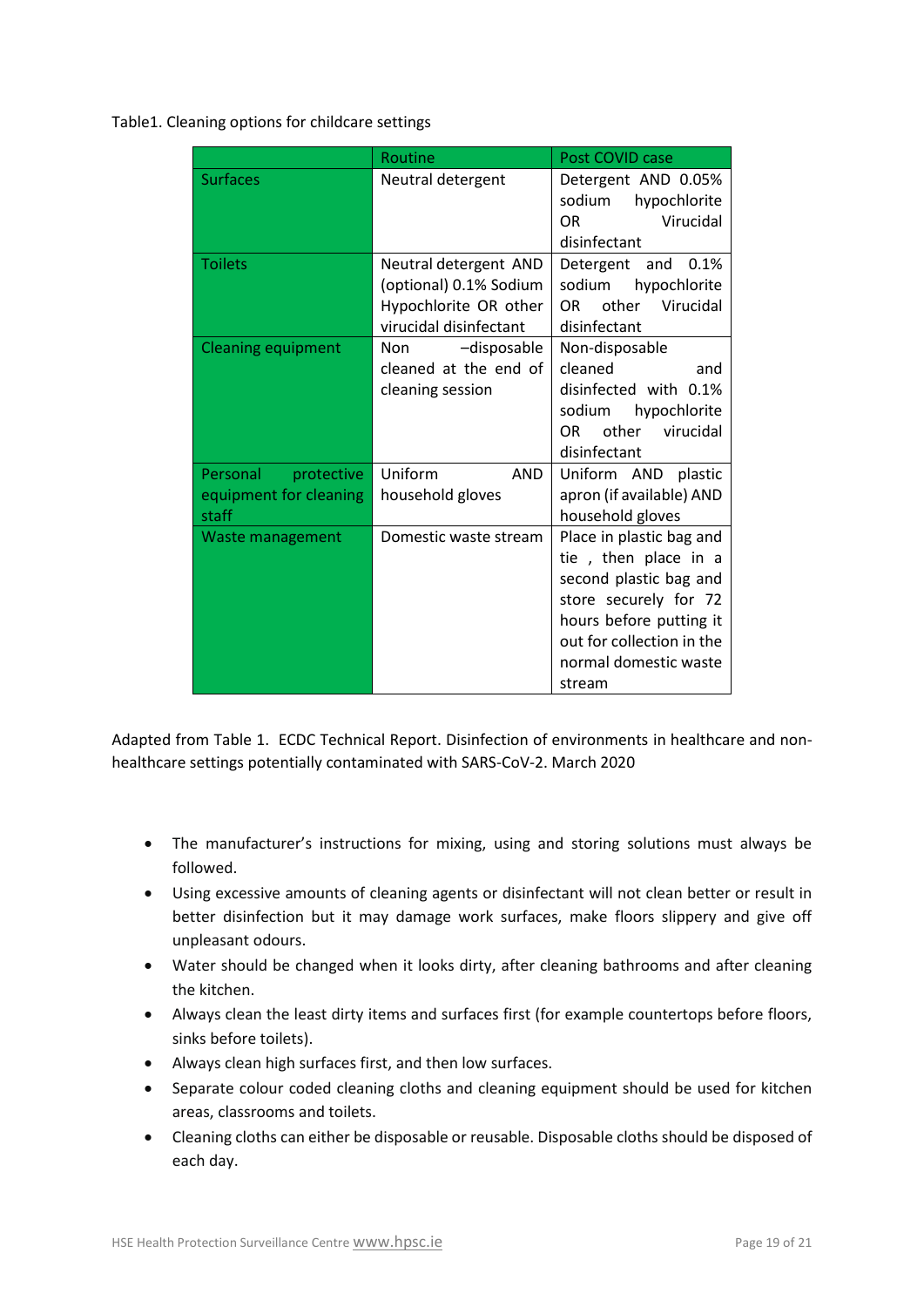- Ideally, reusable cloths should be laundered daily on a hot wash cycle (at least 60°C) in a washing machine and then tumble dried.
- Ideally, mop heads should be removed and washed in the washing machine at 60°C at the end of each day or in accordance with the manufacturer's instructions.
- If a setting does not have a washing machine, after use the cloths and mops should be cleaned thoroughly with warm water and detergent, then disinfected using a low concentration of household bleach rinsed and air dried.
- Mop heads/buckets should not be cleaned in a sink that is used for food preparation.
- Mop heads should not be left soaking in dirty water.
- Buckets should be emptied after use, washed with detergent and warm water and stored dry.
- If equipment is stored wet, it allows some infectious microorganisms to grow increasing the risk of cross infection. Viruses such as the SARS-CoV-2 virus cannot grow in this setting.
- Waste bins should be emptied on a daily basis.

# **Tips for cleaning/disinfecting rooms where a child or staff member with suspected or confirmed COVID-19 was present (see Table 1 above)**

- Once the room is vacated, the room should not be reused until the room has been thoroughly cleaned and disinfected and all surfaces are dry.
- The person assigned to clean the area should avoid touching their face while they are cleaning and should wear household or disposable single use non-sterile nitrile gloves and a disposable plastic apron (if one is available).
- Clean the environment and the furniture using disposable cleaning cloths and a household detergent followed by disinfection with a chlorine based product such as sodium hypochlorite (often referred to as household bleach). Chlorine based products are available in different formats including wipes. Alternatively use a 2 in 1 process of cleaning and disinfection with a single product for example certain wipes.
- If you are not familiar with chlorine based disinfectants then please refer to the HPSC Management of Infectious Diseases in Schools available at [https://www.hpsc.ie/az/lifestages/schoolhealth/.](https://www.hpsc.ie/az/lifestages/schoolhealth/)
- Pay special attention to frequently touched flat surfaces, the backs of chairs, couches, door handles and any surfaces or items that are visibly soiled with body fluids.
- Once the room has been cleaned and disinfected and all surfaces are dry, the room can be put back into use.
- Carpets (if present) do not require special cleaning unless there has been a spillage however for ease of cleaning, it is preferable to avoid carpets in areas of a childcare facility where children are cared for.

# **Cleaning of communal areas if a person is diagnosed with COVID-19**

• If the child or adult diagnosed with COVID-19 spent time in a communal area like a play area or sleeping area or if they used the toilet or bathroom facilities, then these areas should be cleaned with household detergent followed by a disinfectant (as outlined above) as soon as is practicably possible.